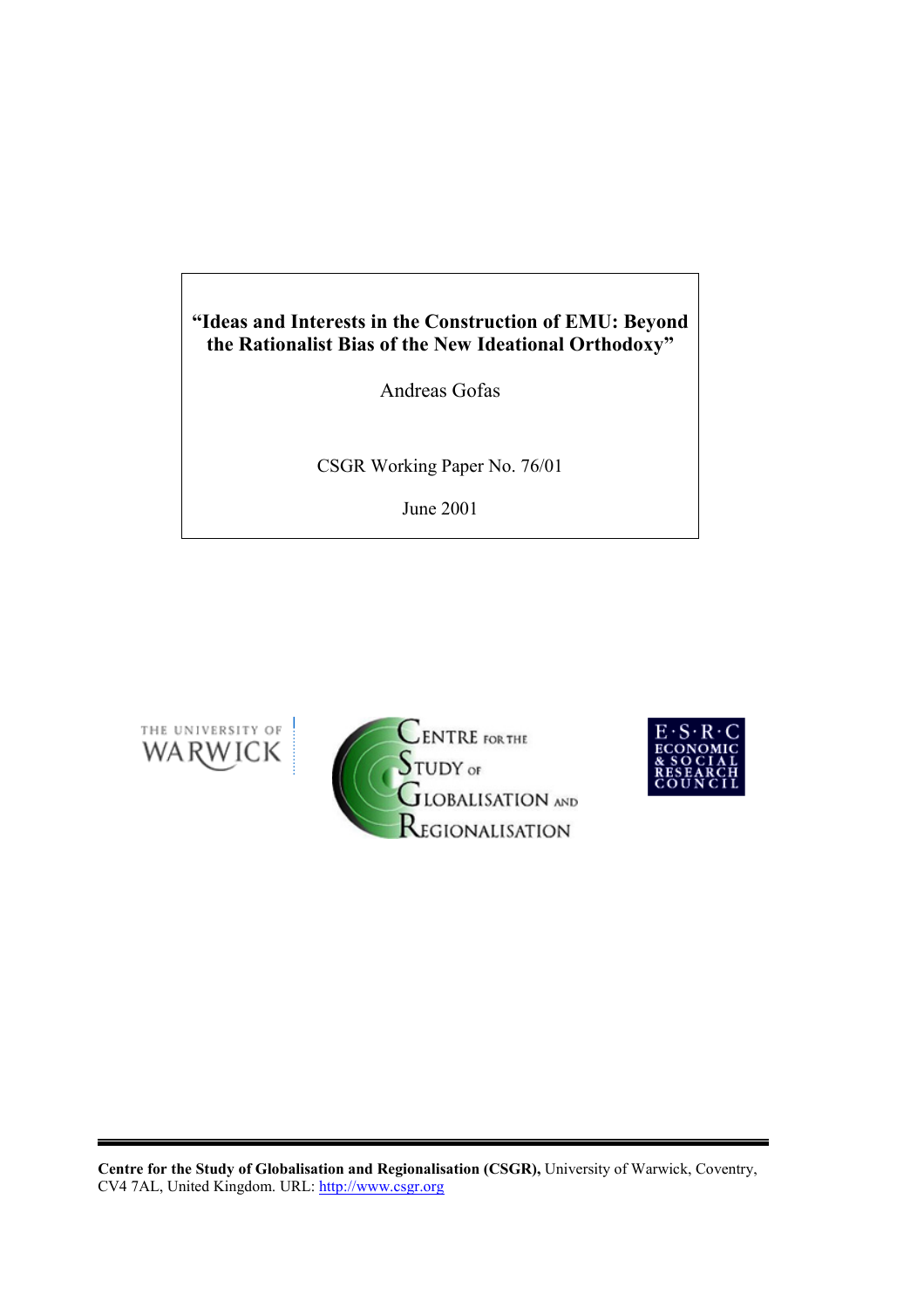**Ideas and Interests in the Construction of EMU: Beyond the Rationalist Bias of the New Ideational Orthodoxy** 

Andreas Gofas University of Warwick CSGR Working Paper No 76/01 June 2001

# **Abstract**

After a period of neglect, if not hostility, toward ideational explanations we are now faced with a burgeoning literature on the role of ideas. Indeed, as Jacobsen (1995: 283) notes, it now seems obligatory for every work in political economy to consider the 'power of ideas' hypothesis –even if only then to dismiss it. This paper joins the current wave of ideational scholarship in examining the role of ideas in the construction of EMU. However, although the analytical starting-point is one of sharing with current ideational approaches a dissatisfaction with rationalist theorising that 'black-boxes' the processes of interest formation, the rationale of this paper emerges from another dissatisfaction; a dissatisfaction with the way these approaches have conceptualised ideas. It is argued that the current wave of ideational scholarship has not only failed to take ideas seriously (Blyth, 1997), but that it has also created a new ideational orthodoxy that reproduces either the rationalist bias of separating ideas and interests, by treating them as competing variables whose relative explanatory weight is to be methodologically checked, or the institutionalist bias that assigns ontological primacy to institutions. In an attempt to move beyond these deficiencies in the examination of how the interaction between ideas and interests produced the ideational consensus around the sets of ideas that EMU amalgamates, it tries to clearly specify the EMU ideas and analyse the ideational entrepreneurs involved and ideational transfer mechanisms at work.

Keywords: Ideas, EMU, social learning.

*Address for correspondence*  Andreas Gofas Department of Politics and International Studies University of Warwick, Coventry CV4 7AL Email: A.Gofas@warwick.ac.uk

**Acknowledgements**: Earlier versions of this paper were presented to the Annual Conference of the British International Studies Association, Bradford, December 2000, and to the Annual Convention of the International Studies Association, Chicago, IL, February 2001. While absolving them of responsibility for any of its contents and shortcomings, I am grateful to Ben Rosamond and Tim Sinclair for discussions on many of the points raised and to Wyn Grant for his encouragement.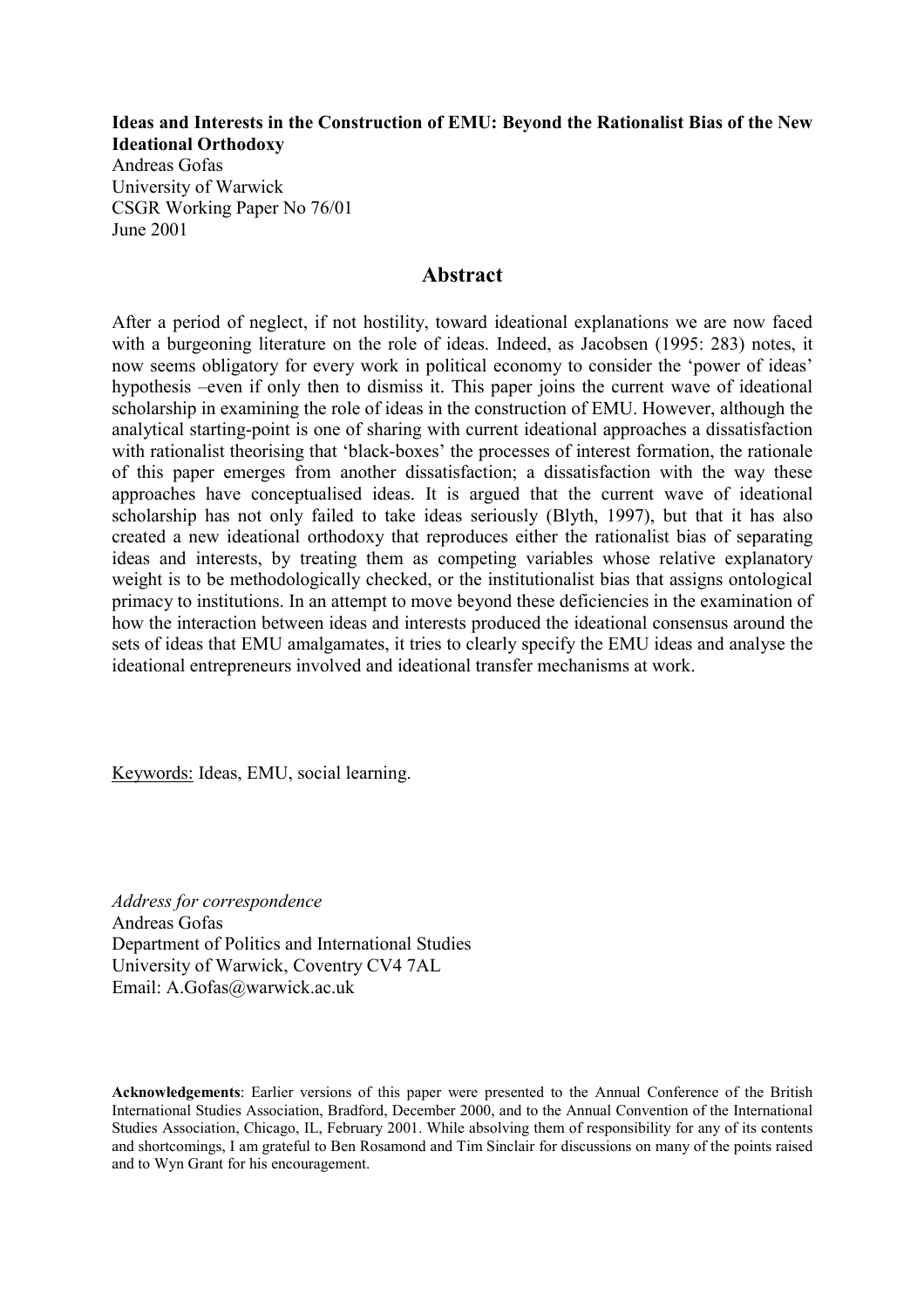# **Introduction**

 $\overline{\phantom{a}}$ 

Few issues ignite more acrimony in contemporary European politics than the question of Economic and Monetary Union (EMU). EMU has occupied a prominent place on the European agenda for many years, but the low political visibility of international financial issues and the fact that the construction appeared to be a highly technical matter couched in obscure jargon which was unintelligible to the layman led monetary union to be seen as a matter for technocratic-elite deliberation. However, after the signing of the Maastricht Treaty, domestic distributional considerations, the symbolic importance of national currencies and the fact that EMU was seen as the catalyst for further integration that would, in turn, further erode national sovereignty, led to a spill over of the EMU issue over the public discourse across the continent, igniting the most passionate and far-reaching public debate ever concerning the future of the European Union (EU).

Surprisingly though, contemporary debate about this epoch-making project is often cast in simplistic terms. For its advocates, the single currency is the missing piece in a jig-saw of dynamic integration of markets across frontiers, that will generate greater and less inflationprone growth in Europe through monetary liberalisation, long-term exchange-rate stability and raised investment expectations. The anti-EMU position claims that the EU is far from an optimum currency area and that there are no adequate adjustment mechanisms, such as labour mobility and large budgetary transfers to act as effective substitutes for the exchange rate. Moreover, it is believed that monetary union was invented to promote the development of new supranational structures and that the abrogation of member states' sovereignty in the monetary sphere is but a short step away from the dissolution of nationhood itself.

The EMU issue is, of course, more complex. Its history has been 'a sequence of actions and events as well as the unfolding of concepts and ideas' (Ungerer, 1997: 1); its development has formed an integral part of attempts at political unification<sup>1</sup>; and, '[i]ts re-emergence as an idea in the circles around Jacques Delors, its manifestation as a formal decision in the Maastricht treaty, and now its actual birth, provides political science with a near endless list

<sup>&</sup>lt;sup>1</sup> The famous statement by De Gaulle's minister of finance, Jacques Rueff, 'If Europe is to be made, it will be made through money', sums up the thinking of those who saw monetary integration as an important step to, indeed a promoter of, political unification. (Quoted in Kaltenthaler, 1998, not.2, p. 119).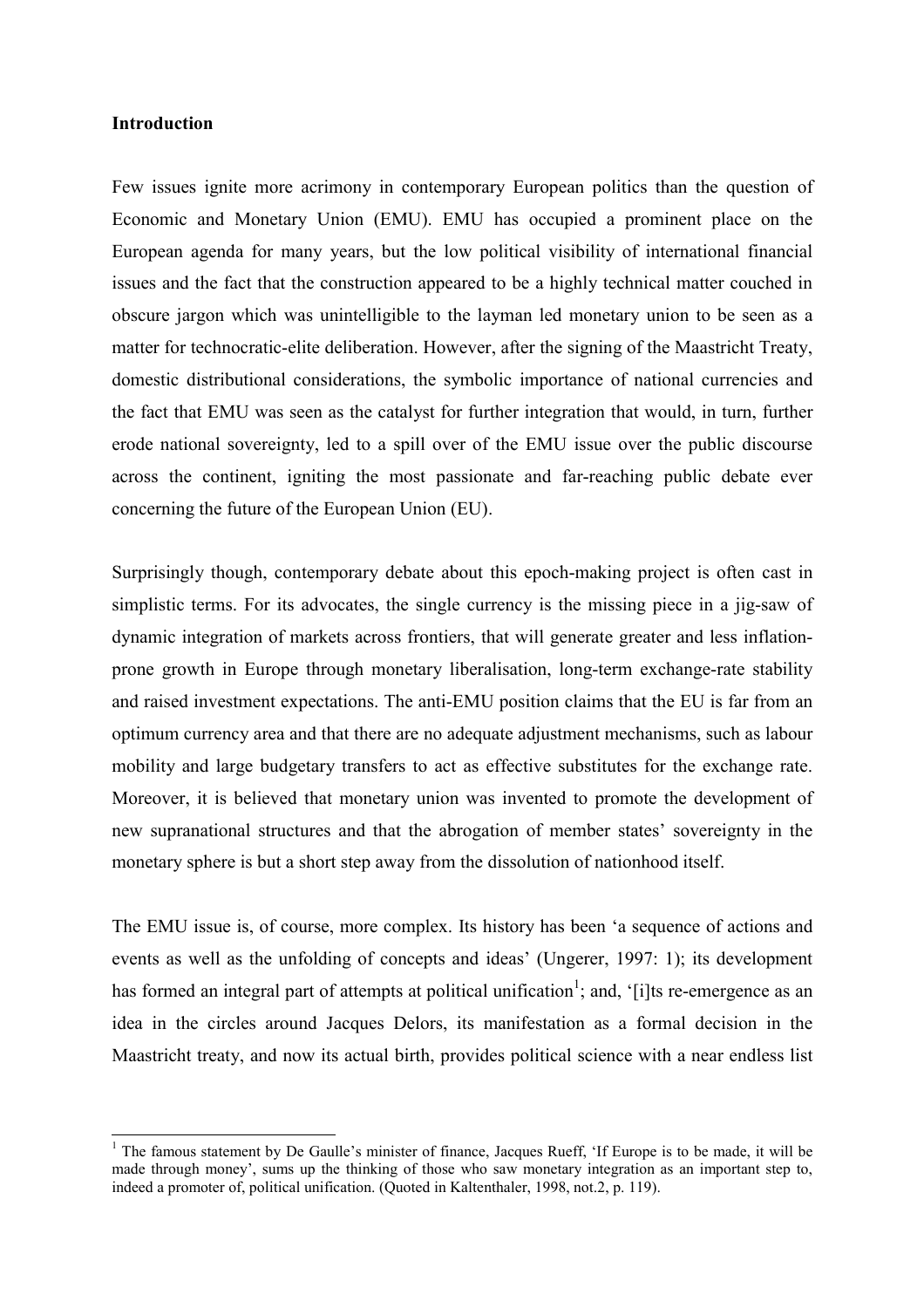of fundamental questions empirical and theoretical, positive and normative' (Tranoy, 1999: 297).

The present paper has been written with the above thoughts in mind, but it does not aspire to redress the above-mentioned imbalance. Its aim is to put emphasis on the role of ideas in the development of monetary integration; a role that has been neglected because of the prevalence of either orthodox economics, the ontological foundations of which are positivist, or structuralist political science accounts that minimise ideas as influential factors in the process of policy-making and international co-operation by treating them as an exogenous variable (Hall, 1989: 361).

Considering, though, that EMU as laid out in the Treaty of EU, 'constitutionalises' a specific set of economic ideas that embodies the prevalence of a new economic orthodoxy and a preoccupation with the reduction of budget deficits and a fight against inflation, to neglect the role of ideas in its formation is to miss an important parameter of the political economy world.

Indeed, although the process of monetary integration has been analysed from various angles the effects of globalisation and increased international capital mobility, spillovers of the 1992 program and high economic interdependence, geopolitical factors and the intergovernmental bargaining process, the role of domestic politics, and the importance of EU institutions, yet the question of the ideational set-up of EMU has not been adequately addressed (but see McNamara, 1998; Marcussen, 2000; Verdun, 1999). Why does the 'Maastricht EMU' institutionalise a specific, and not another, set of ideas about the economy and 'Europe'?

The broad hypothesis of this paper is that the ideational content of EMU is more than the product of policy learning and institutionalised interaction between three mutually constituted actors –national policy-makers, the European Commission and monetary experts- as the constructivist insight about idea diffusion would have it. It amalgamates both non-territorial ideas about what the economic world is like, how is to be observed, which goals are attainable through policy, and what instruments are to be used to attain them, and territorial ideas about 'Europe'/the EU as a valid economic and plausible regulatory space. But, at the same time, the ideational dimension of EMU is more than a mere amalgamation of the two. By creating the realm of the politically acceptable in macro-economic policy-making, the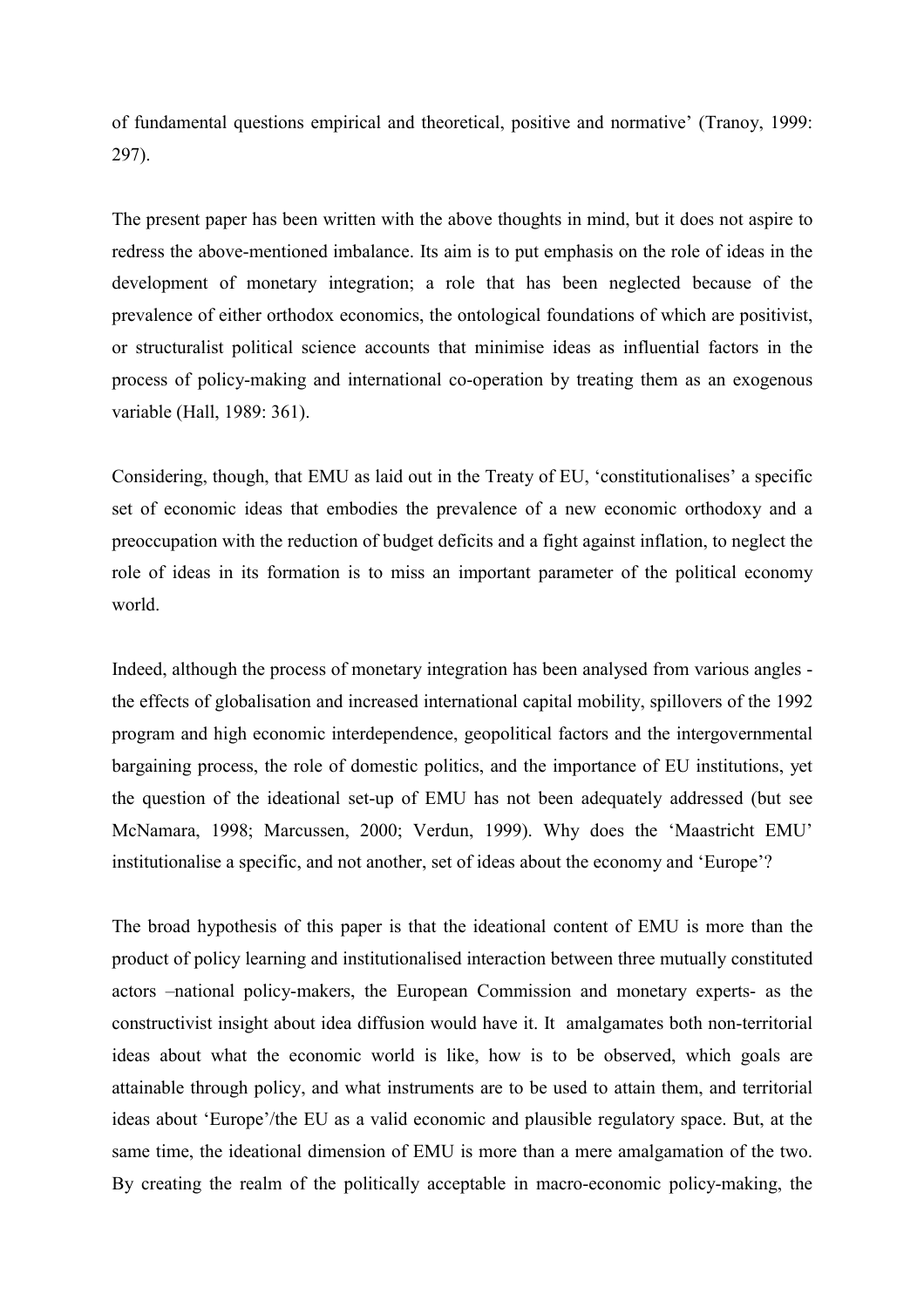territorial ideas limit the possibilities of action in Europe and, in effect, 'select' the nonterritorial ideas that will find their way to policy-making. Hence, German ideas about EMU became dominant because they were 'fitting' discursively with an underlying ideational structure that defined the politically acceptable.

The argument is being developed in the following steps. In the first section, I briefly review theoretical claims made by mainstream theories of European integration on the nature and constitution of actors' interests. The main argument is that these approaches tend to be ontologically agnostic as they have ignored ideas or treated them as epiphenomenal compared to instrumental rationality. In the following section, I attempt to taxonomise current ideational approaches by identifying their main problems. The main argument is that a fruitful ideational approach has to eschew both the temptation of a dichotomising logic which treats ideas and interests as competing, instead of mutually constitutive, variables whose relatively explanatory power is to be methodologically checked, and of an institutional determinism that assigns ontological priority to institutions by considering them as ideational filters that will determine which ideas will find their way to the policy-making. The final section provides some preliminary thoughts on how these ideas can be applied to the case of European monetary cooperation, by paying attention to the ideational entrepreneurs and diffusion mechanisms at work in the construction of the ideational consensus that underpinned the Maastricht Treaty on EMU.

# **Integration Theory: the 'n=1' logic and the self-constructed theoretical ghetto of the EU studies.**

As Wolf (1999: 1) notes, 'there is probably no other research area in political science that was more often decried as being dead, obsolescent or inadequate than the realm of research on theories of European integration. And yet, no other political scientific research area seems to have witnessed more revivals, reformulations and 'bringing-back-ins' than this political scientific research agenda'. However, despite this impressive obstinacy and the fact that for years it seemed to be necessary for every student of European integration to present his overview of the theoretical landscape in order to take sides in the (neo)functionalism versus intergovernmentalism debate, 'now it seems very fashionable in political scientific research on European politics to start the study with a short yet strong statement that neofunctionalism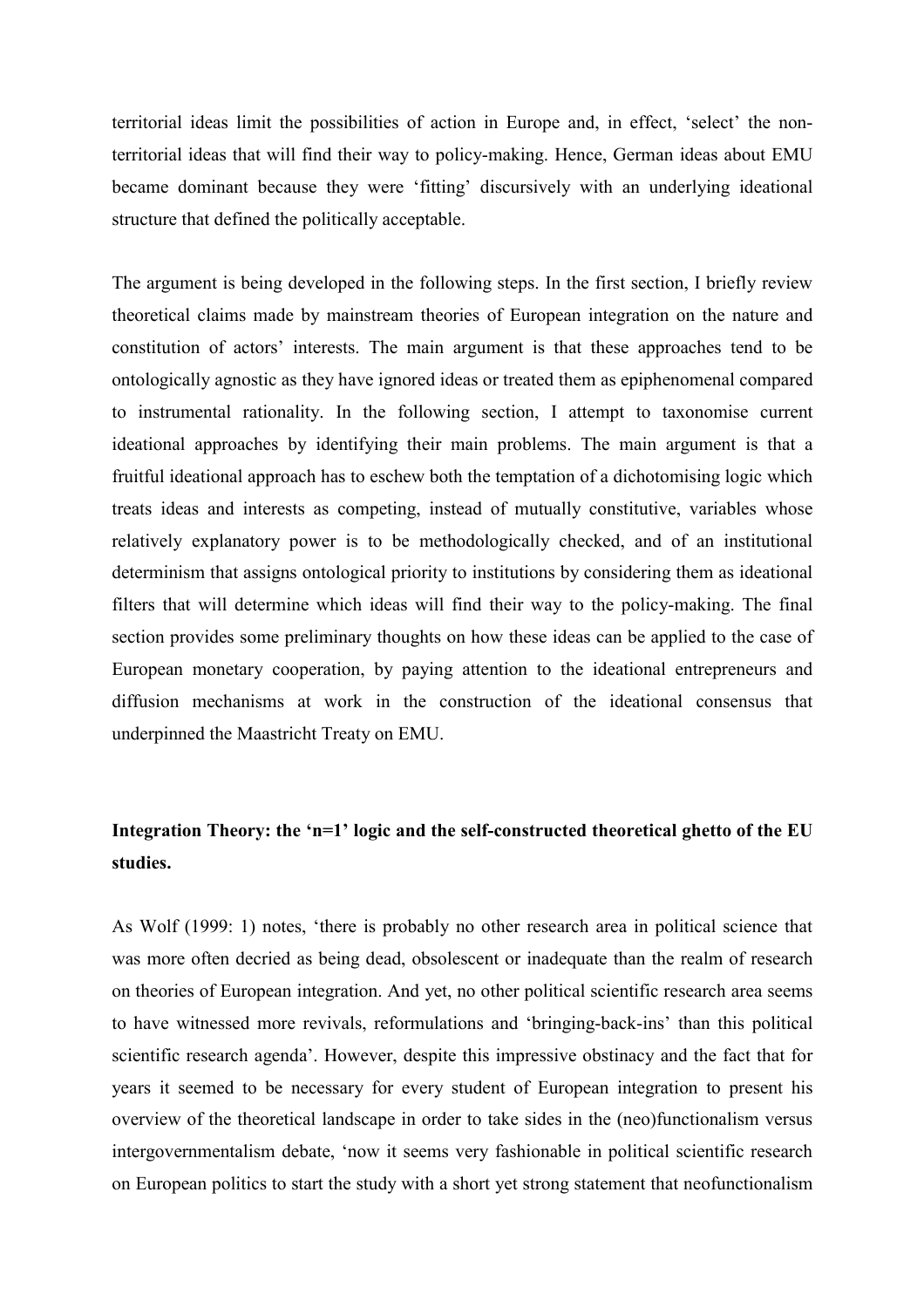and intergovernmentalism are too reductionist in their analysis, do not explain certain empirical facts and, thus, are to be cast aside in order to open the road for more comprehensive perspectives' (ibid.: 1).

This paper aims at neither of these goals. To *a priori* dismiss traditional integration theory is to neglect a number of insights offered by this work. Indeed, as Rosamond (2000: xii) warns us, 'the rush to embrace 'new' theoretical work means that we might lose sight of a number of questions posed by early integration theorists that remain unresolved'. On the other side, arguing that the EU is a *suis generis* phenomenon and that European integration theory is applicable only to the EU, 'runs the risk of silencing a potentially fruitful debate between EU scholars and other political scientists' (Radaelli, 2000: 25). In other words, the attempt of this paper to go beyond traditional notions of integration theory is not derived neither from a trend to be fashionable, nor from a statement of the definite obsolescence of these notions but, rather, from a plea for engaging in a dialogue with other sub-disciplines of political science and international studies and, therefore, an attempt to take the EU studies out of, what Wallace (1999: 161) has called, its self-constructed theoretical ghetto. The scepticism is not against (neo)functionalism and intergovernmentalism but, by positing the incommensurability of the EU, against the  $n=1$  logic.<sup>2</sup>

Instead of repeating the debate between neofunctionalism and intergovernmentalism (for reviews see, for example, Caporaso and Keeler, 1995; Rosamond, 2000) it would suffice, for the purposes of this paper, to highlight the common foundations of the integration literature. Both approaches 'assume that European integration is fundamentally driven by the instrumental self-interest of actors whereby the utility functions are defined in economic terms' (Risse-Kappen, 1996: 56). In effect, 'the origins of such interests are exogenised, even though both approaches open up the black box of the state' (Ibid.: 56). In other words, traditional EU literature tends to be ontologically agnostic. Its interest-driven integration rationale has ignored ideas or treated them as epiphenomenal compared to instrumental rationality (but see, inter allia, McNamara, 1998; Marcussen, 2000; Parsons, 2000; Verdun, 1999).

l

 $2^2$  The point made raises immediately the relevant, but no less significant, question of which is the appropriate disciplinary homeland for EU studies with the debate having evolved around the issue of whether European integration can be better studied through the templates of International Relations (Rosamond, 2000) or those of Comparative Politics (Hix, 1994). The fact that this paper is drawing overwhelmingly on International Relations scholarship should be necessarily considered as taking sides in the debate.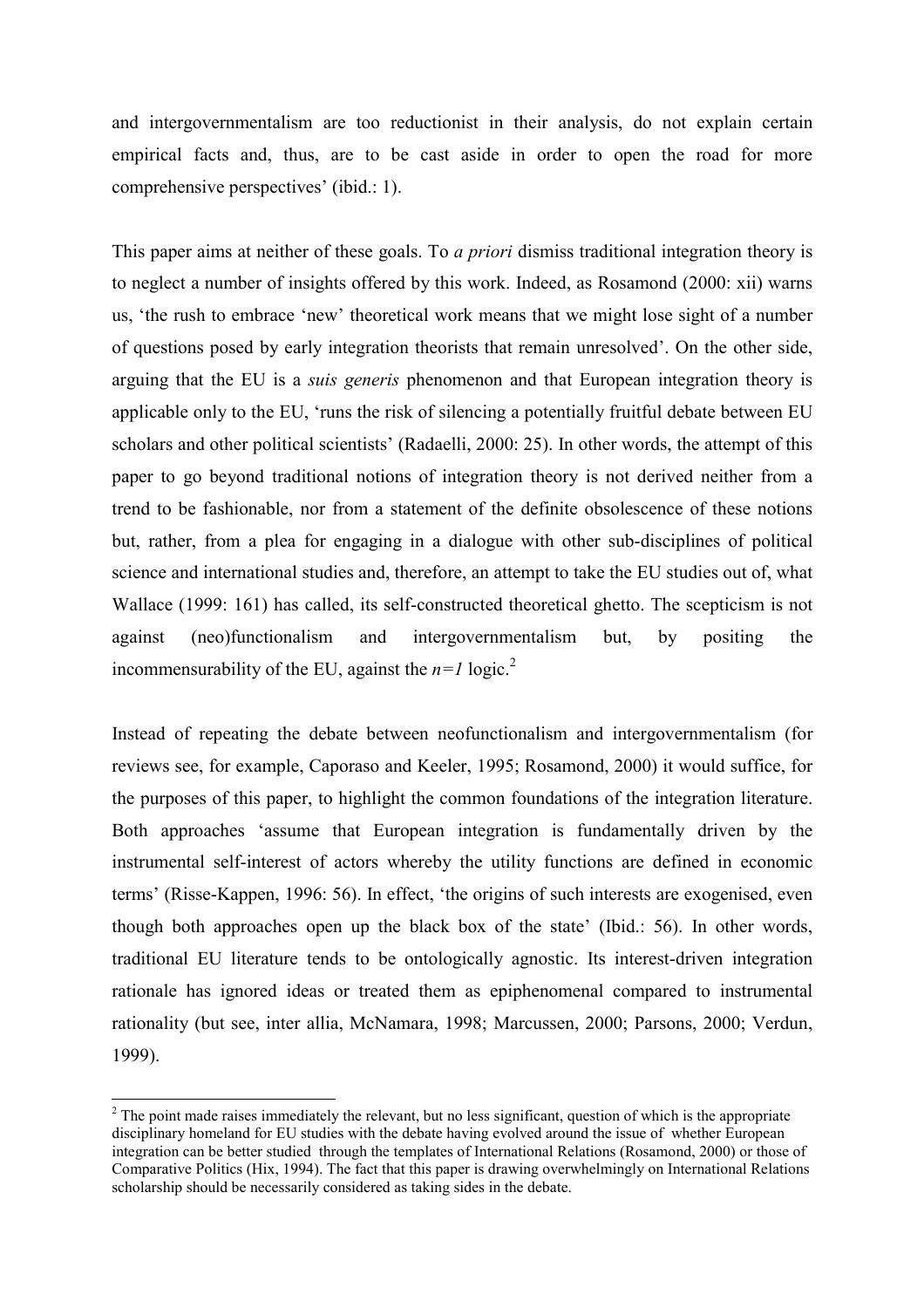The argument is worth pursued a bit further, especially considering Moravcsik's claim that his liberal intergovernmentalist approach constitutes a departure from structural theories of international relations that treat interests as exogenously given by taking into account domestic politics. Although, this paper does not subscribe to the common misperception in EU studies of Moravcsik as a 'neo-realist', I maintain that liberal intergovernmentalism does not resolve the issue of preference formation. As Rathbun (1999: 4, nt.3) notes, '[i]f interest groups define their interests by virtue of their competitiveness in the international economy and politicians faithfully execute their wishes, then domestic politics is nothing but a transmission belt for the implementation of externally-defined interests and has no real significance'. In other words, Moravcsik is just restating the problem at another level and, in that sense, it is not surprising that according to him (Moravcsik: 1999b, 378) 'in the process of European integration, structural economic incentives have created economic ideas, not the reverse'. Even his more elaborate notion that the importance of ideas will vary across issues (Ibid.: 376), like if interests can be either ideas-free or ideas-loaded according to the issue under examination is one, as will be discussed later, that this paper does not subscribe to.

Addressing systematically these concerns, however, is crucial for an adequate understanding of European integration and EMU more specifically. That is to say, EMU represents for the student of European political economy an ideal and challenging case for a forensic analysis of preference formation (Rosamond, 2000: 125) and offers a chance to refine our theoretical knowledge in several broad areas of political economy and European integration scholarship.

# **The Ideational Turn in International Studies: towards a taxonomy.**

Ideas have not been neglected just in the EU literature but also in 'mainstream' international studies scholarship, which has been dominated by rationalist accounts of policy-making and international cooperation. The trend toward rationalist, interest-based explanations is summed up by Goldstein and Keohane, who write: 'The impressive elaboration of rationalist explanations of behaviour has called into question old assumptions about whether the substantive content of people's ideas really matters for policy' (Goldstein and Keohane, 1993:4).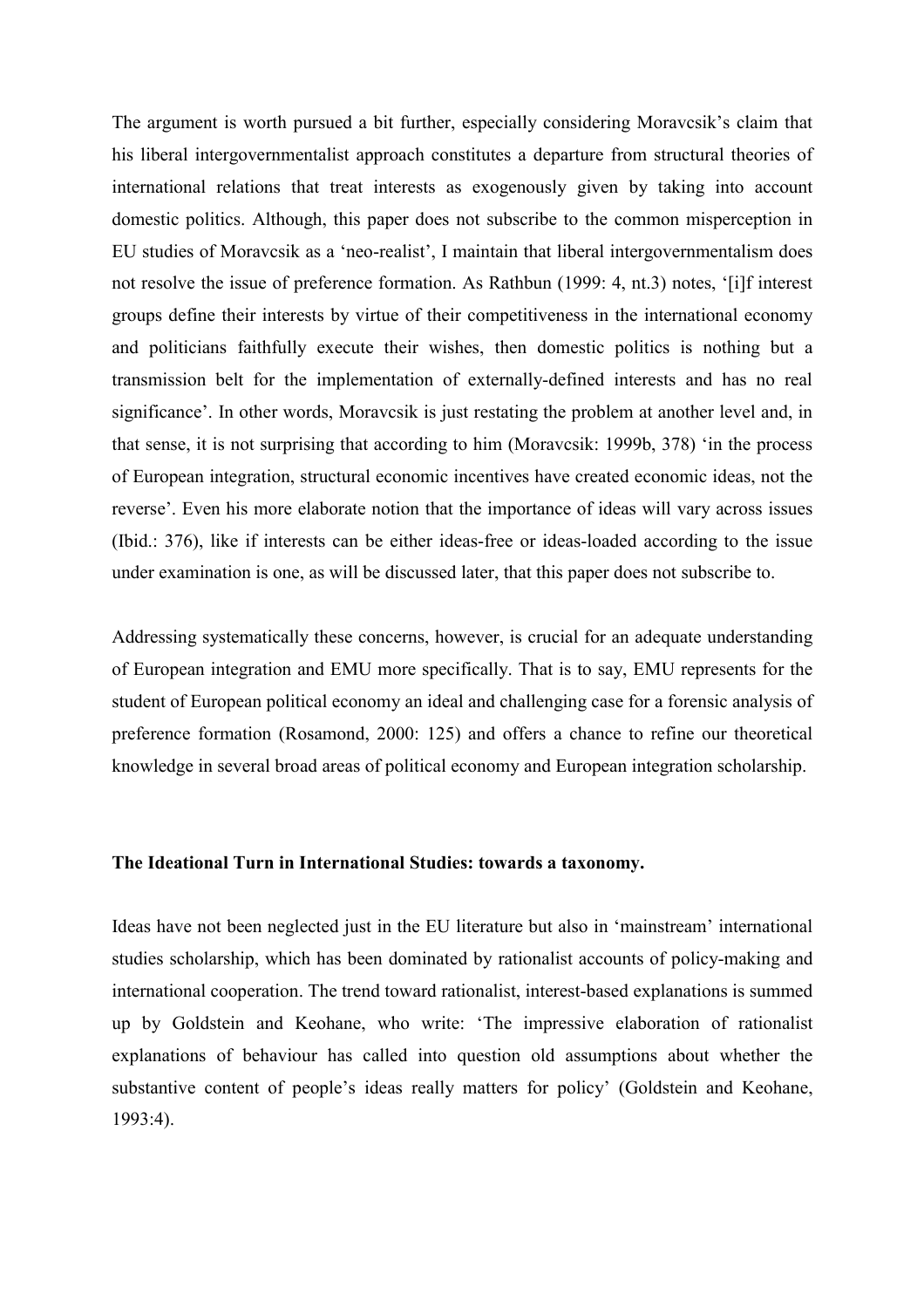However, the last decade has seen a challenge to this rationalist orthodoxy and a growing interest in the role of ideas. This means that the revival of scholarly interest in ideas and politics begun only recently<sup>3</sup>. To quote from Goldstein and Keohane (1993, 29) again:

Our theories are not sufficiently well developed to limit the number of explanatory variables, and our empirical work is not sufficiently extensive to provide a large number of similar cases against which to evaluate complex theories. All we can expect at this stage is arguments that evaluate the plausibility of the view that ideas matter for policy.

In other words, the burgeoning literature on the role of ideas lacks a solid, coherent theoretical underpinning. Indeed, as Berman (2001: 231) argues in a recent review article, 'despite this rise in interest, so far studies of ideational variables add up to less than the sum of their parts'. In effect, there is still an open discussion about just what sort of an approach an ideational approach is, which are its central assumptions, what kind of problems remain unresolved by scholars advocating this approach, and, whether it constitutes a distinct approach with a fully-fledged developed research program. Although this paper locates itself within these broader questions and dilemmas, its purpose is a rather more modest and preliminary one. While avoiding claims of providing a full and systematic taxonomy of current ideational scholarship, it aims at providing a brief overview of the main approaches, so as to legitimise the dissatisfaction that forms its rationale. Thus, it would suffice to point out that although the recent ideational turn has done a great service in redirecting our attention to ideational factors, it has at the same time done a considerable disservice to the development of a genuine ideational research program by creating a new ideational orthodoxy that reproduces the rationalist bias of separating ideas and interests by treating them as competing variables whose relative explanatory weight is to be methodologically checked. This disservice that the new ideational orthodoxy has done is due to the causal conceptualisation of the relationship between the material and the ideational (Laffey and Weldes, 1997).

So, in this section I will argue, following Laffey and Weldes (1997), Ruggie (1998), Wendt (1999) and others, that there are two ways to conceptualise the relationship between the

<sup>&</sup>lt;sup>3</sup> I hasten to clarify that this does not mean that the interest in ideas and politics is by any means novel, but that the disciple of international studies has lagged behind other disciplines in the wider social science scholarship in understanding the role of ideational factors in international life (Higgott, 1998: 64; nt 1).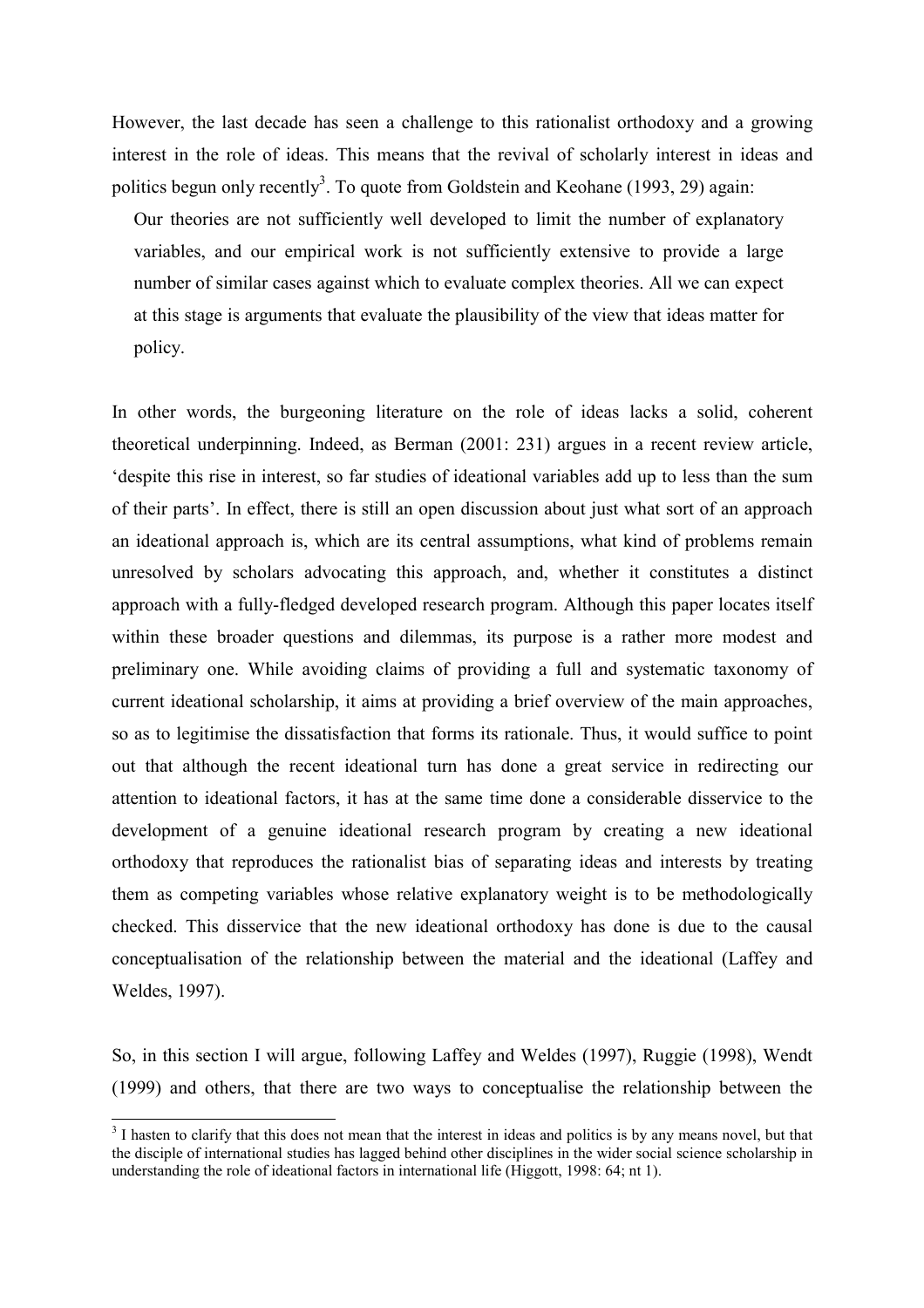material and the ideational. You can either frame this relationship causally, treating ideas as a random product of uncertainty (in which case ideas are causally prior to interests only under circumstances of complexity and uncertainty), or as a variable that explains residual variance (in which case ideas are causally posterior to interests and are only employed to deal with the problem of multiple Pareto-improving equilibria), or by inserting in the causal chain institutions as a mediating variable (in which case ideas are reduced to an auxiliary variable and institutions are assigned ontological primacy), or you can frame it in constitutive terms in which case preferences and interests cease to be the sole explanatory factor and become part of what is to be explained. $4$ 

# **The Causal Approach.**

The above further distinction of the causal conceptualisation of ideas will enable us to see more systematically the deficiencies of the rationalist-inspired reading of ideas (or of the neoutilitarian ideational research program, as Ruggie calls it). Throughout the following three sub-sections, I will use as a starting-point the Goldstein-Keohane (1993) typology in an attempt to identify the various problems of each one of the possible causal conceptualisations of ideas.

## Ideas Causally Prior to Interests: Ideas as 'road maps' and a random product of uncertainty.

The first way to causally conceptualise the relationship between the material and the ideational is by treating ideas as causally prior to interests. This is actually the first causal pathway identified in the Goldstein-Keohane (1993: 8) typology, where ideas can affect policy 'by providing principled or causal road maps'. According to them (1993: 16, 10) 'causal ideas' guide behaviour 'by stipulating causal patterns' and 'imply[ing] strategies for the attainment of goals', while 'principled ideas' guide behaviour 'by providing compelling ethical or moral motivations for action'. However, if '[a]nalysis of this pathway does not account for *which* ideas are available and persuasive' and considers that '*once an idea is selected* this pathway limits choice' (Ibid.: 12, emphasis added), then Yee (1997: 1024) is right to point out that there is no selection mechanism analysing why a particular set of ideas gets chosen over another. In effect, the question of why actors get persuaded by ideas is not

 $\overline{a}$ 

 $4 \text{ Cox}$  (1981) argues that this is one of the purposes of critical theory.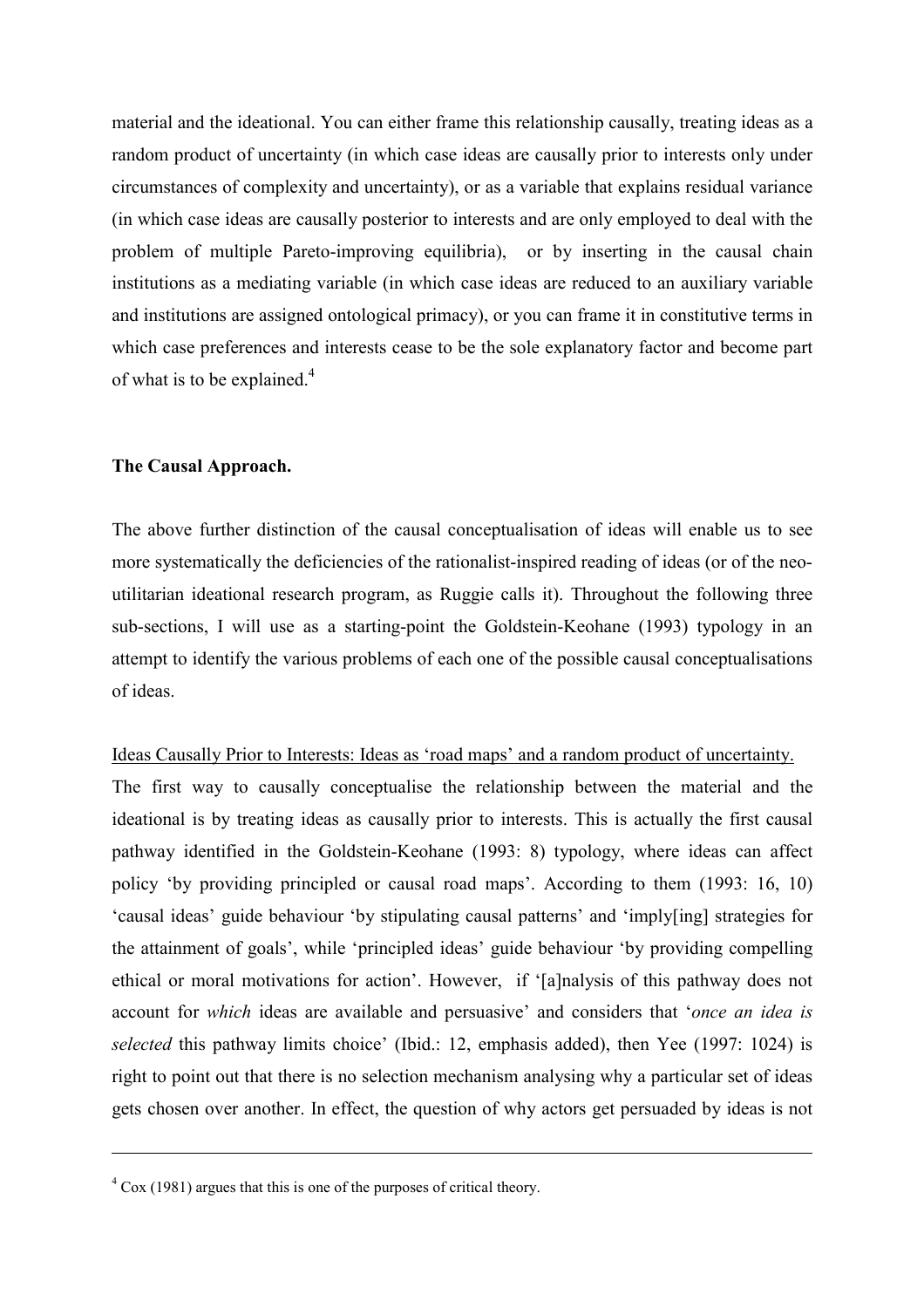raised, as Goldstein and Keohane omit the social context of ideas and tend to treat them as free-floating entities by 'presuppose[ing] the ideational properties that give causal and principled ideas their causal effects' (Ibid.: 1024).

A second approach that put ideas causally prior to interests is the epistemic communities one (Haas, 1992). Although the approach does not suffer from the above mentioned problem of lacking a selection mechanism, as it outlines the importance of policy learning within epistemic communities and between epistemic communities and policy-makers, the problem with the epistemic communities approach is threefold. The first is that it treats ideas as a random product of uncertainty; the second, which follows as a result of the first, is that ideas are conceptualised only as an intervening variable; and the third, is that their conception of policy learning between epistemic communities and policy-makers is unidirectional.

Let us look briefly at them in the reverse order. The problem with the unidirectional conceptualisation of the relationship between epistemic communities and policy-makers is not only that the mutually constitutive dynamics of this relationship and, the fact that even the causal arrow can run to the opposite direction, get neglected, but that the methodological disadvantage of privileging *a priori* a particular set of actors and ideas is introduced (Bernstein, 2000). The approach has been applied to the EMU case by Verdun (1999) in a paper that sheds fresh light on the role of the so-called Delors Committee and European central bankers in the construction of EMU. However, as a result of the above methodological problem, territorial ideas about Europe as a 'cognitive region' that were amalgamated in the ideational content of EMU get neglected.

The problem with using ideas only as an intervening variable has important theoretical implications. At the risk of oversimplification, ideas can be used as an *independent variable*, usually employed to deal with discomfort deficiencies of existing research programs like, for example, the problem of collective action (see the discussion in the following sub-section) and in which case the bias of keeping the material and the ideational is retained; as an *intervening variable* that lies between structures and human volition and, in which case, ideas constitute a cognitive filter that gives meaning to 'structures'; or as a *dependent variable*, where ideas become part of the social reality and it is themselves and, especially the process of their production, that become the object of inquiry. No doubt, the conceptualisation of ideas as intervening variables has helped us to problematise the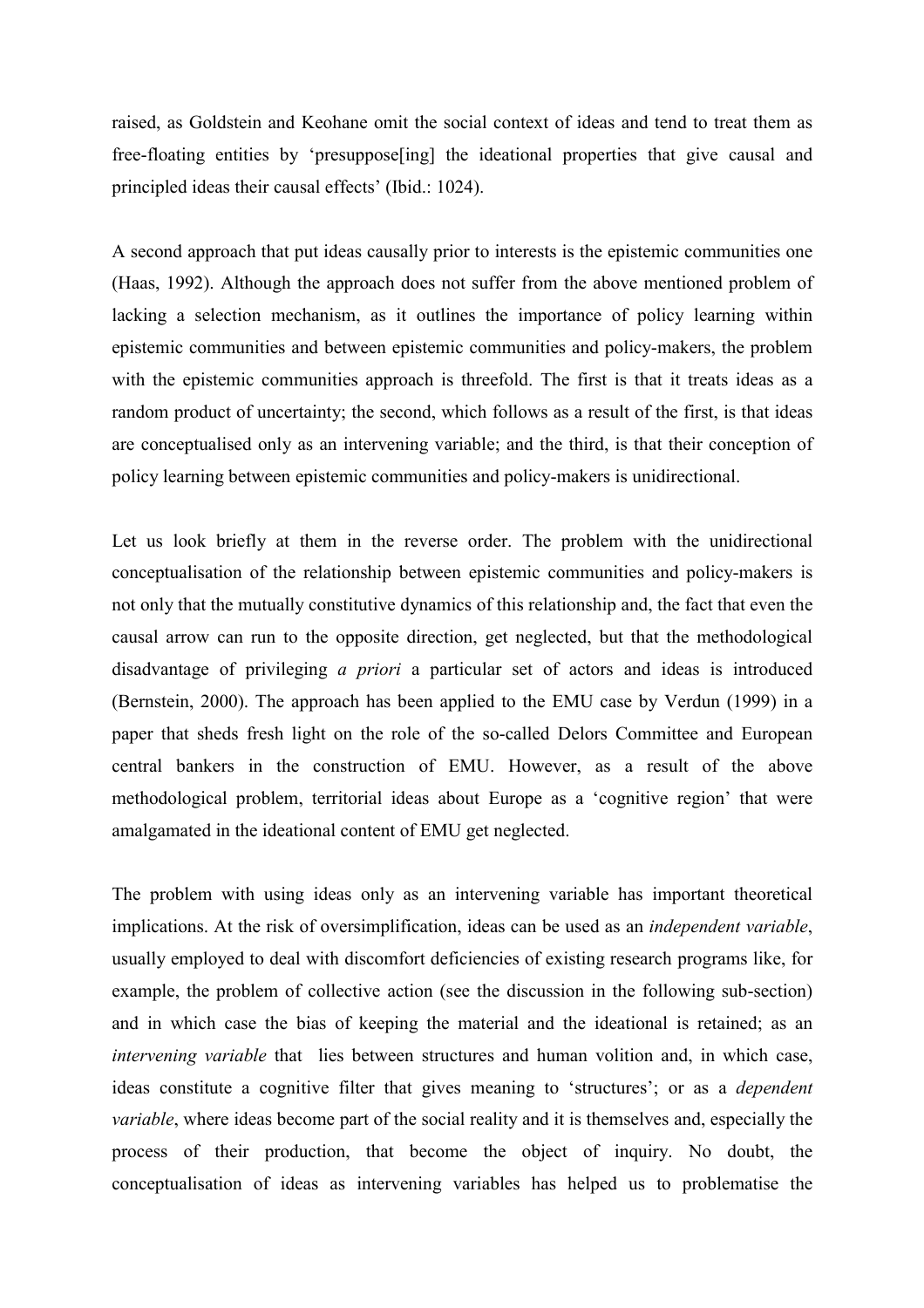processes of interests and preferences formation, but unless we systematically examine ideas as dependent variables, i.e. pay attention to their social context and material base, the promise of an ideational approach cannot be fulfilled.

Finally, but maybe most importantly, the use of ideas as a random product of uncertainty is methodologically and theoretically problematic. According to Haas (1992: 4, 3), actors are 'uncertainty reducers' and in the 'causal logic of epistemic policy coordination…[t]he major dynamics are uncertainty, interpretation and institutionalisation.' Although, Haas seems at times to subscribe to an interpretative approach, it is difficult to understand how you can sustain that with a causal logic. But the main problem arises once you bring in ideas as a random product of uncertainty. The approach<sup>5</sup> has actually been applied to the EMU case by McNamara (1998), so it would be more sufficient for the purposes of this paper to see the problem through her work. Although she argues that ideas and interests should not be seen 'as competing causal factors but [as] …inherent[ly] [inter]connect[ed]' (1998: 8), she will later argue that 'ideas are critical in the monetary realm because of continuing uncertainty over the basic workings of the macroeconomy…This uncertainty translates into inaction on part of domestic interest groups in contrast to other areas of sectoral and firm activity, such as trade policy, lending more space to the role of interpretation by elite policymakers.' (Ibid.: 57, 59). The point that I am trying to make here is that by subscribing to the latter position the initial assumption is being violated. If ideas and interests are inherently interconnected, and hence none of them is ontologically primitive, then there is a general relationship between them, which is constantly at work and not only during specific periods or in specific sectors of the economy. This is not to argue that there is a predetermined pattern of interaction between ideas and interests, but rather, that bringing in ideas as a random product of uncertainty lacks both methodological and theoretical justification. Methodologically, it overtly introduces omitted variable bias by arbitrary privileging ideas over interests when and if and interest-based explanation is insufficient. Theoretically, it contradicts its own assumption of the mutually constitutive dynamics of ideas and interests, encouraging *ad hoc* argumentation and a context-based ontology.

In this respect, it is not accidental (and surely particularly interesting) that although ideational analyses that treat ideas as a random product of uncertainty about cause-effect relations or

<sup>&</sup>lt;sup>5</sup> That is the conceptualisation of ideas as a product of uncertainty, not the epistemic communities approach which has, of course, as outlined the same understanding of *when* ideas are important.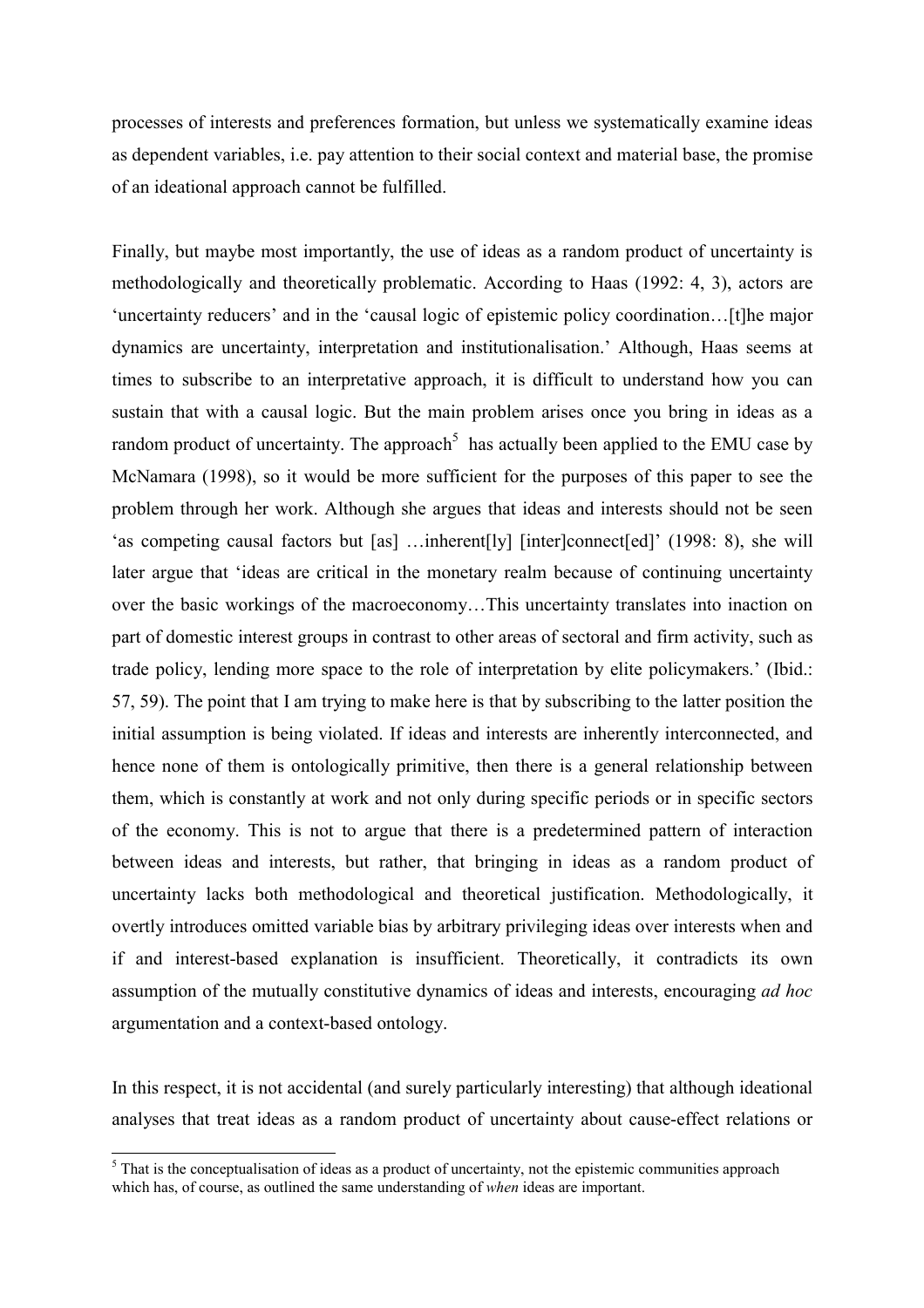distributional effects share a dissatisfaction with rationalist theorising, they will find rationalist Moravcsik to agree with them, who when pressed about his neglect of ideational factors and explanations based on economic policy ideas in his latest book (Moravcsik, 1998) he will provide us with an ideational pendulum (so to speak) where the two extreme poles are CAP and EMU and according to which the importance of ideas will vary according to the issue under examination and the key determinants are the existence or not of uncertainty and strong distributional coalitions (Moravcsik, 1999a; 1999b). In a reply worth quoting at some length, he argues the following:

The analysis in the *The Choice for Europe* predicts in general that the weaker and more diffuse the domestic constituency behind a policy and the more uncertainty there is about cause-effect relations, the greater the role of economic (like geopolitical) ideas is likely to be. Thus… we shall observe a relatively modest autonomous impact of ideas in agricultural or perhaps industrial tariff policy, a greater role in regulatory policy, and the greatest role in monetary policy, where fundamental uncertainty about the consequences of policy is greater and costs or benefits more diffusely distributed (Moravcsik, 1999a: 171).

Having said all that is not to argue that this research objective has to be rejected at face value or that we can ignore periods that provoke ideational and paradigmatic revisionism. We can still be consistent with an assumption that wants ideas and interests to be ontologically intertwined and a research objective that aims not at identifying specific periods under which ideas do matter, but at understanding why is it that specific ideas matter under specific periods and not others. In effect, this becomes an additional item in the agenda of understanding the mechanisms that lend force to a specific set of ideas instead of another during a particular historical setting.

Additionally, one more reason for not rejecting at face value the examination of periods of crisis is methodological. It is not that during periods of stability ideas' relative weight is low, but during these periods ideas are largely taken for granted and are, thus, difficult to observe and document while at periods of contextual change that invoke ideational or paradigmatic revisionism it is easier to demonstrate their impact (Campbell, 2000).

Moreover, although there a convergence in emphasising the importance of crises, yet not much has been done to explain what precipates such critical junctures (Braun and Busch,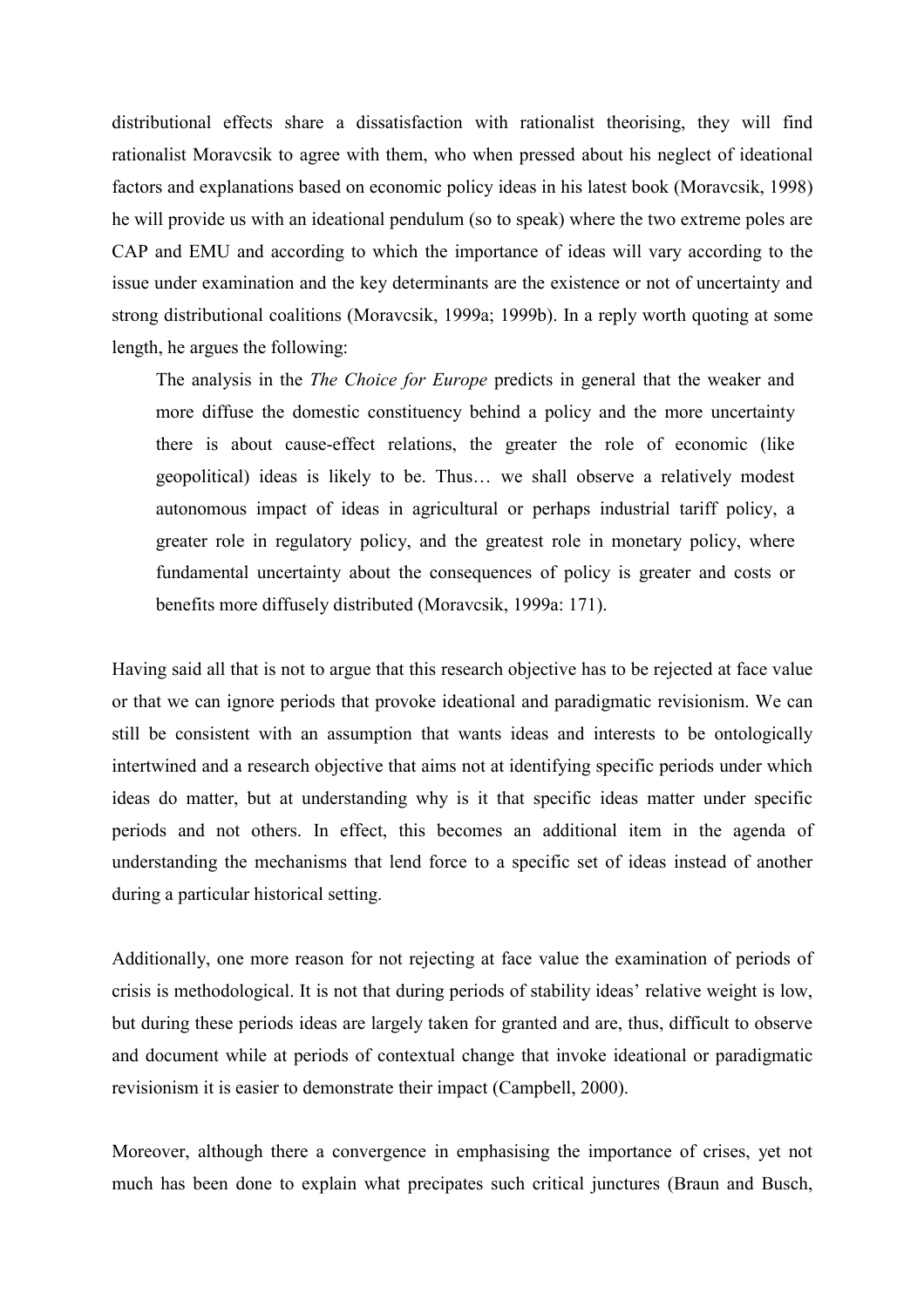1999: 196-9; Campbell, 2000: 12-15; Marcussen, 2000: 15-17). Let us be clear here; the question is not what causes a crisis, but what causes a crisis to be perceived as such? 'Crises are not self-evident; they must be defined as such by policy-makes in order to trigger the search for new ideas to guide policy-making. What constitutes a crisis is an important *definitional* issue for ideational analysis…[and] the potential contribution of ideational analysis lies in its *presumed but not yet clearly articulated* ability to explain the factors that affect these perceptions in the first place…' (Campbell, 2000: 13; emphasis in original).

# Ideas Causally Posterior to Interests: Ideas as 'focal points' and a variable that 'mops up' residual variance.

The second way to causally conceptualise the relationship between the material and the ideational is by putting ideas causally posterior to interests. This is the second causal pathway identified in the Goldstein-Keohane (1993: 12, emphasis in original) typology, where 'ideas affect strategic interactions, helping or hindering joint efforts to attain more efficient outcomes –outcomes that are at least as good as the status quo for all participants. Here *ideas contribute to outcomes in the absence of a unique equilibrium'*. The way that ideas help or hinder these joint efforts is by 'serve<sup>[ing]</sup> as focal points that define cooperative solutions'.

The problem with this approach is twofold. First, once you put ideas causally posterior to interests, then inevitably the environment within which ideas operate is one of exogenously given interests and, hence, the rationalist bias of keeping the two separated is retained.

Second, as Blyth (forthcoming: 32 in manuscript, emphasis original) notes, 'while ideas may serve as focal points, this is not the same as saying that *ideas are constitutive of focal points'*. This is to point out, that again there is a lack of a selection mechanism that explains how and why will a particular idea select from one of the multiple cooperative equilibria (Bernstein, 2000: 481; Blyth, forthcoming: 32; Yee, 1997: 1025-7). In effect, the selection process is left to the 'intrinsic magnetism' (Yee, 1997: 1025, referring to Schelling's original formulation of focal points) that focal points allegedly possess and, thus, 'the problem of multiple equilibria persists despite invoking ideas to resolve this self-game problem' (Blyth, forthcoming: 32).

## Ideas Encased within Institutions: Ideas reduced to an auxiliary variable.

The third way to causally conceptualise ideas is by inserting in the causal chain institutions as the mediating variable between ideas and policy outcomes. So, in the third causal pathway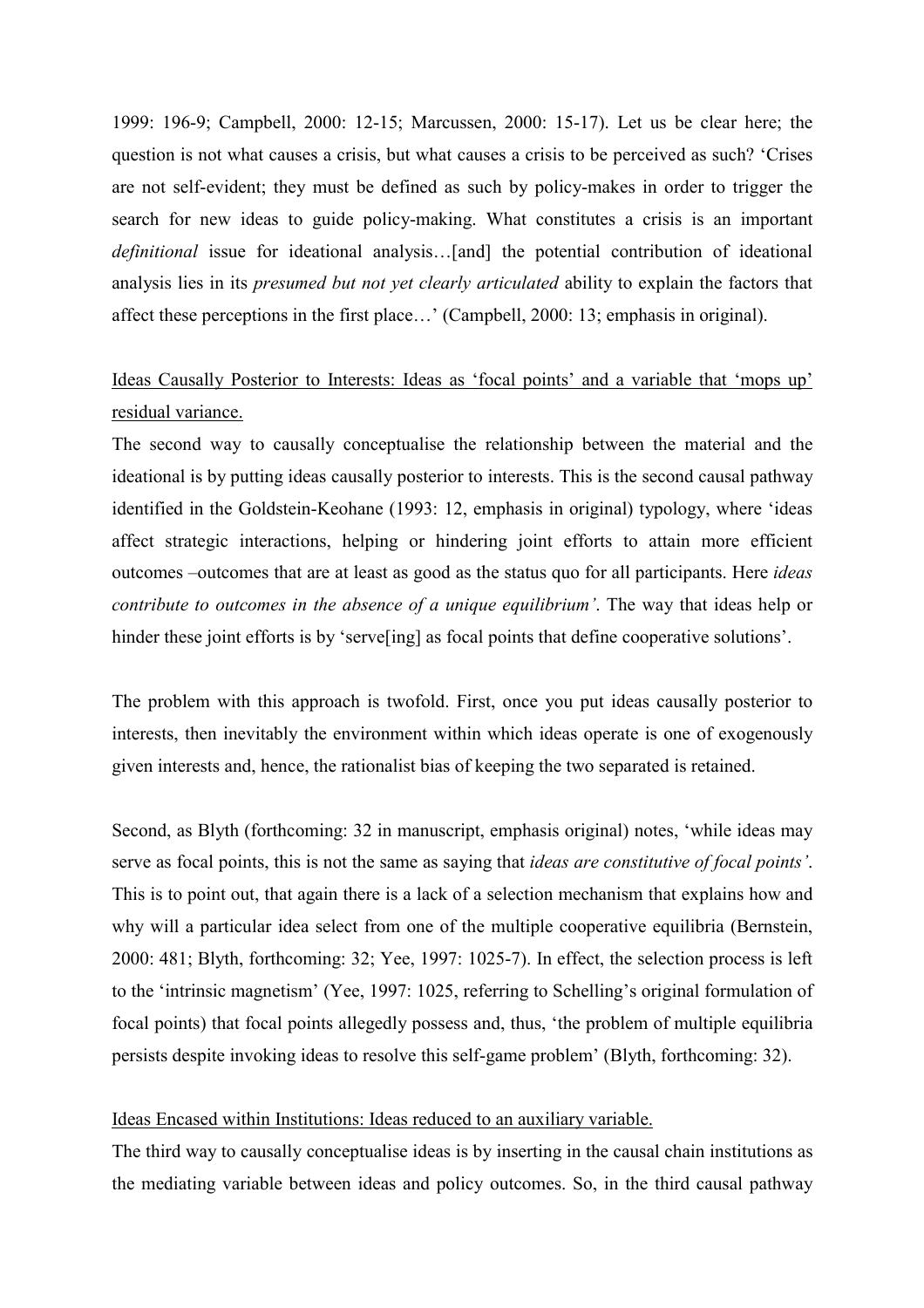identified in the Goldstein-Keohane (1993: 20) typology, 'the impact of some set of ideas may be mediated by the operation of institutions in which the ideas are embedded'.

The problem with subscribing to this institutionalism is that ideas are actually reduced to an auxiliary variable. Although, Goldstein and Keohane (1993: 13) argue that it is 'ideas embedded in institutions [that] specify policy in the absence of innovation', it is actually institutions that do the explaining in this pathway and, in this respect, 'it is more accurate and less cumbersome to say that these institutions affect policies, rather than to argue that ideas affect policies by being encased in these institutions' (Yee, 1996: 89).

Of course, Goldstein and Keohane's institutionalism is not the only one on offer and the issue deserves much more discussion than space limitations allow.<sup>6</sup> For the purposes of this paper I will confine myself to the key concept of fitness that runs to different degrees in the research agenda of the ideational institutionalisms. According to this concept, the ideas that will find their way to the policy-making arena are those that fit with existing ideational complexes as amalgamated in existing institutional arrangements. If that is the case though then the ideational institutionalisms end up with providing institutional preconditions of ideational receptivity rather than a genuine ideational analysis. This is not to deny that institutions are not just a given set of rules but a given set of understandings as well and that existing institutional arrangements have a path dependence effect as they set, to an extent, the parameters for new negotiations and arrangements (Fligstein and Mara-Drita, 1996: 4-5) but, rather, that contrary to this conceptualisation of institutions as filters that will determine which ideas will be influential, for this paper, institutions are fora that provide fertile ground for socialisation and mechanisms that enhance the diffusion of ideas.

# **The Constitutive Approach: Ideas and interests as mutually constituted.**

l

No doubt, once you subscribe to the constitutive approach you lose the parsimony of the rationalist-inspired conceptualisation of ideas and of the causal mechanisms identified, but you gain in terms of a deeper understanding of the dialectics at work. Having said that, is not

<sup>&</sup>lt;sup>6</sup> For important statements of rational choice and historical institutionalism see North (1990) and Steinmo et al (1992) respectively. For thoughtful reviews see, inter alia, Blyth (1997 & forthcoming), Hall and Taylor (1996)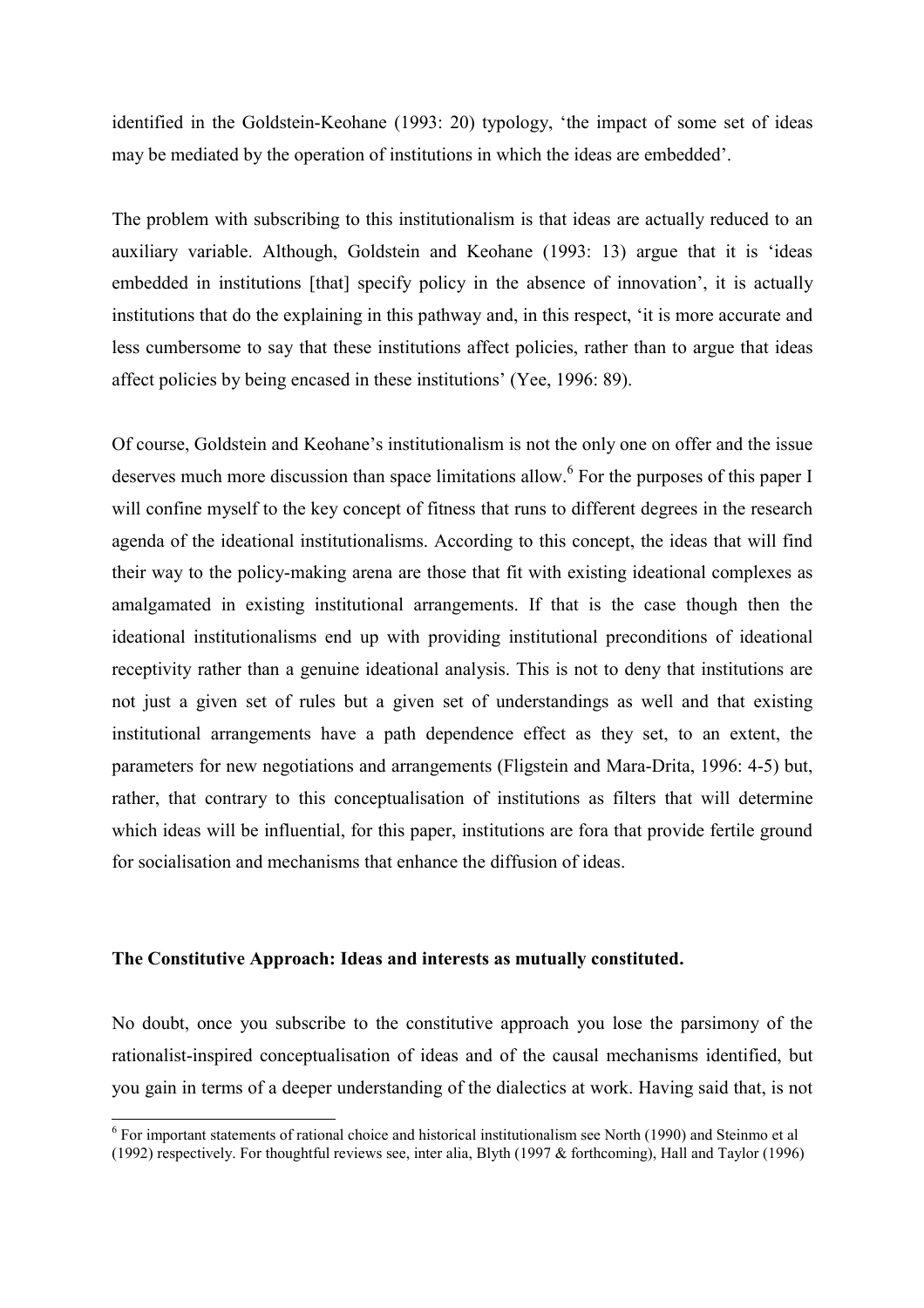to argue that the constitutive approach can remain unapologetically a mere antagonist of the causal reading of ideas at the ontological level. Indeed, as Hay (1999: 8) notes, while it is important 'not to imply (the potential for) an empirical solution to ontological dilemmas, it is equally important that we resist the temptation to assume that our social ontologies provide ready-made solutions to empirical questions.' Hence, if the promise of the constitutive approach is to be fulfilled, it has to address and systematically examine issues like how to clearly define ideational variables, the need to examine the socio-political and economic context that lends power to a specific set of ideas instead of another during particular historical settings, and how to analyse the role of ideational entrepreneurs and transfer mechanisms at work. A preliminary attempt at addressing these issues is the purpose of the following sections. The purpose of this section is not to provide a review of the constitutive approaches, but rather to sketch out some fairly fundamental ontological assumptions that inform the analysis of the remaining of this paper, and which can be boiled down to three points.

*Ideas and interests are mutually constituted and none of them is ontologically primitive.* That is not to deny that interests are an integral component of politics or that ideas may be used as 'hooks', but rather to point out that, contrary to the double reductionism implied by the polarisation of ideas- versus interests-based approaches, ideas provide the framework through which interests are defined.

Indeed, as Finnemore (1996: 15) writes, 'structures of shared knowledge and intersubjective understandings may shape and motivate actors. Socially constructed rules, principles, norms of behaviour and shared beliefs may provide states, individuals and other actors with understandings of what is important or valuable and what are effective and/or legitimate means of obtaining those valued goods'.

So, interests are ideationally-defined, but ideas enter the policy process in combination with interests, never alone. In this respect, it would make little sense to reproduce in the constitutive approach the interest-based mono-causal mania in ideational terms by ignoring the interests that ideas penetrate. The move would be 'untenable and, in any case, is not required to establish the utility of an ideas-focused approach' (Jacobsen, 1995: 286). It is,

 $\overline{a}$ 

and Risse (2000). For a collection and evaluation of the neo-institutionalist turn in European studies, see Schneider and Aspinwall (2001).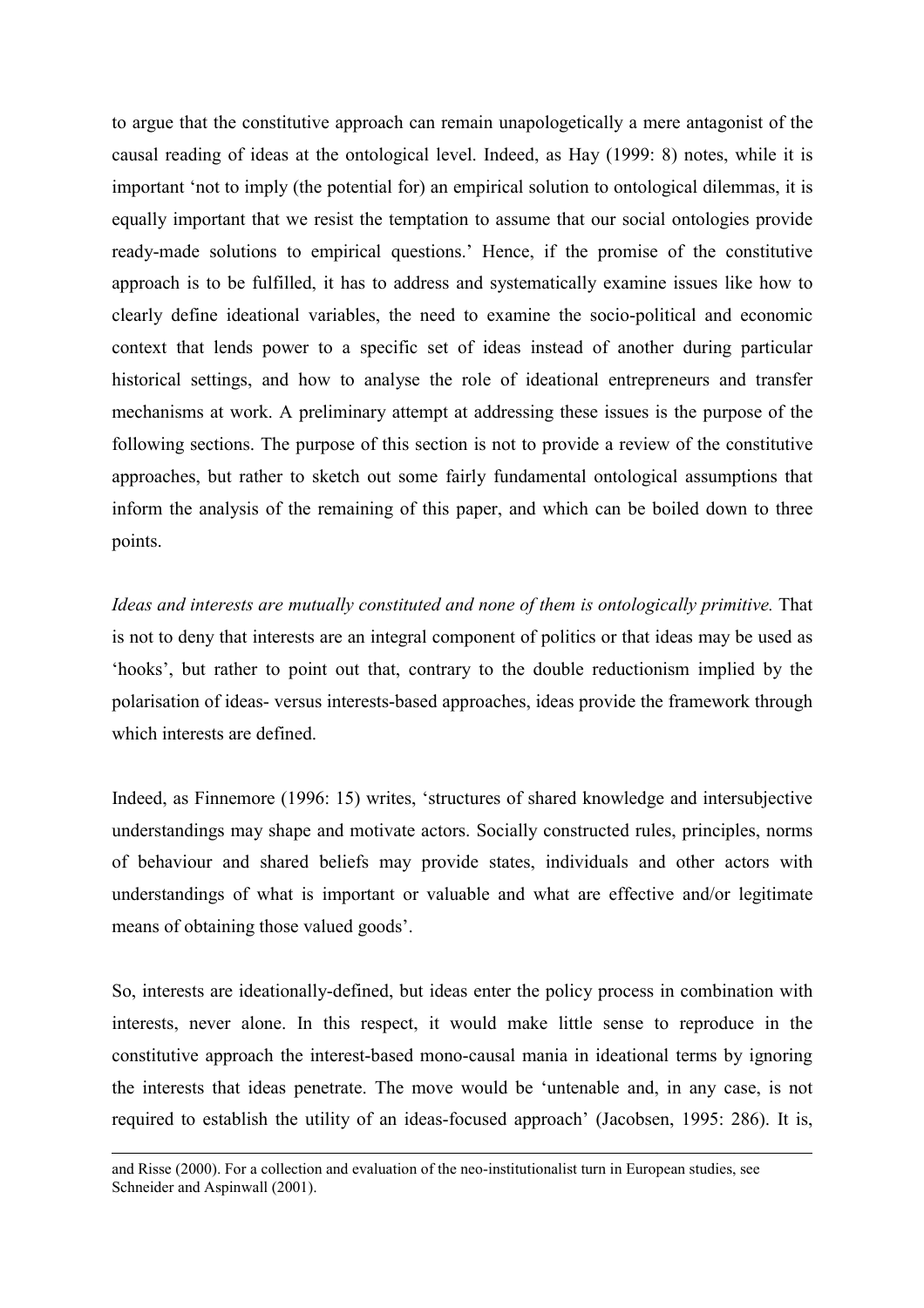therefore, this connection, the dynamic interaction between ideas and interests, that poses the main theoretical challenge for the student of ideas and politics.

*Neither human agency nor social structures should be given ontological priority, as the relationship between the two is dialectical*. In other words, 'action is taken by an actor within a structured context. The actor brings strategic knowledge to the structured context and both that strategic knowledge and the structured context help shape the agent's action.' (Marsh and Smith, 2000: 5).

*'Between international structures and human volition lies interpretation. Before choices involving cooperation can be made, circumstances must be assessed and interests identified'*  (Adler and Haas, 1992: 367)*.* This interpretation, in turn, depends on the body of knowledge and ideas that actors hold.So, ideas come as the intervening variable in the relationship between structure and agency; they constitute the framework through which external pressures are perceived and interests identified. This is why 'the issues of structure and agency, the ideational and the material cannot be separated' (Hay, 1999: 2).

In that sense, by stressing the importance of the constitutive approach to the role of ideas the paper does not try neither to subsume the power of interests into the power of ideas, nor to force an individualistic approach that ignores structure, but rather to examine how the dynamic interaction between these two factors formulated the ideational consensus around 'sound' money and finances that underpinned the Maastricht Treaty on EMU. So, the ontology adopted here is not at odds with the neo-Gramscian or constructivist ones that emphasise the mutually constitutive dynamics and dialectical character of the relationship between ideas and interests<sup>7</sup>, but the aim pursued here is to further the discussion by paying attention to the actors involved and mechanisms at work in this interaction.

 $\overline{\phantom{a}}$ 

<sup>&</sup>lt;sup>7</sup> Unfortunately, it seems (at least at times) that this is the only point at which the two main schools of the constitutive approach converge. This has actually created a rather dissatisfying state of affairs within the 'constitutive camp'. For example, Wendt's (1999: 31 and 3, nt. 10) move to dismiss neo-Gramscian thinking on the basis of being materialist, because of its affiliations with Marxist theorising, is untenable as it neglects the importance that this tradition assigns to intersubjective meanings, while, at the same time, the move to dismiss constructivist insights on the role of ideas on the basis of an alleged anti-empiricist bias on behalf of the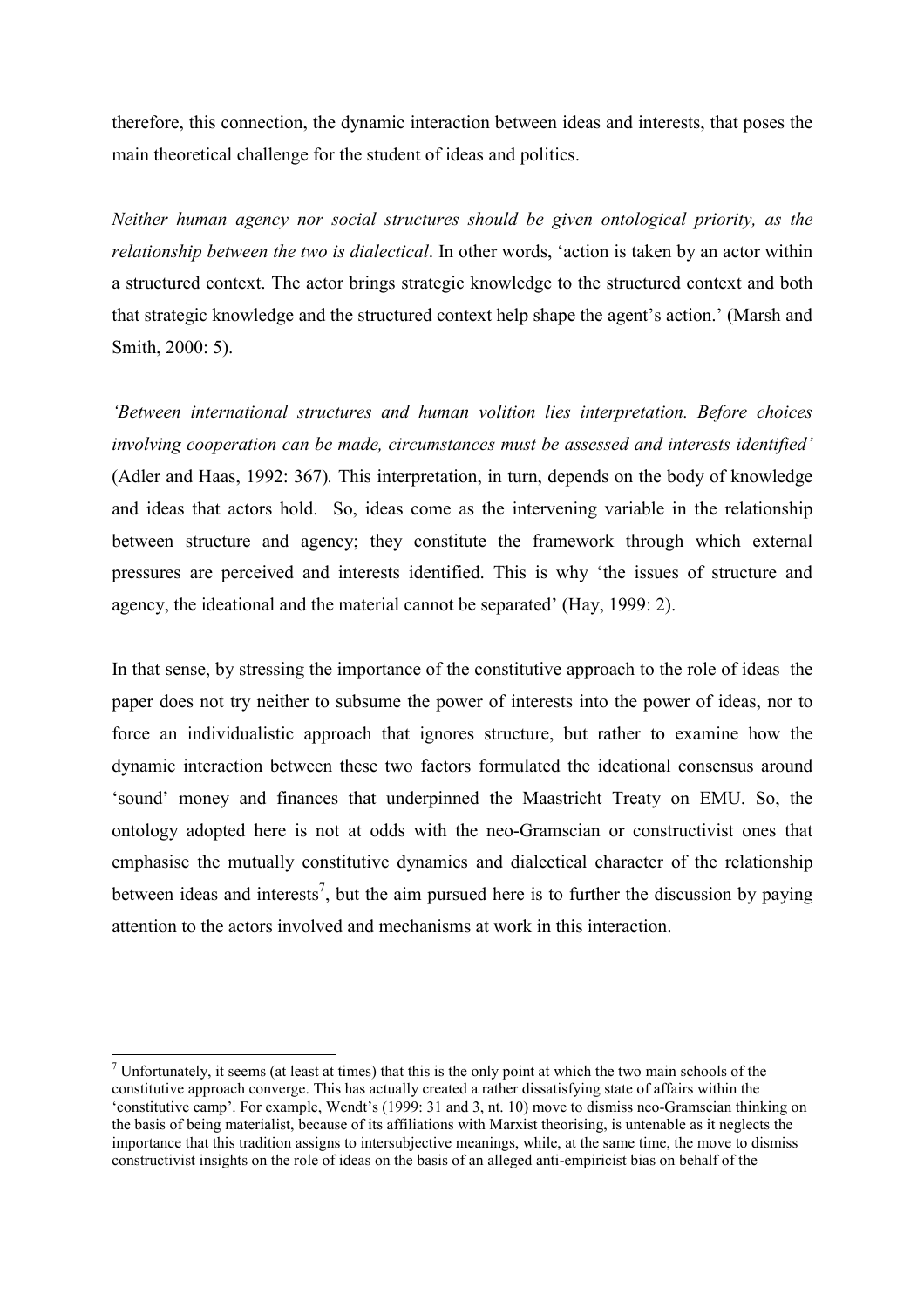# **'Bringing Ideas Back In'.**

This section makes a preliminary attempt to analyse the EMU case along the lines of the constitutive approach. Moreover, as it is also based on the understanding that two of the reasons for which the role of ideas has been poorly conceptualised rest on the reluctance to clearly state what is meant by ideas and on their conception as free-floating entities it is organised around three questions<sup>8</sup>: Which are the EMU ideas? Who transfers them? And, how are they transferred?

#### Which are the EMU ideas ?

l

 As outlined earlier the ideational content of EMU amalgamates both territorial and nonterritorial ideas. This multi-dimensional conceptualisation has the methodological advantage of not privileging *a priori* particular actors or sets of ideas. For the purposes of this paper, the EMU ideas are defined as knowledge structures that serve to structure and inform the way European policy-makers think about i) cause-effects relationships in the macroeconomic organisational field, where the notion of an exploitable Phillips curve was abandoned and the fight against inflation was prioritised; ii) the international political economy, where long-held beliefs about the 'soundness' of stable exchange rates become an indispensable element of the ideational content of EMU; and iii) globalisation as the EU's external economic environment, where the deployment of ideas about it has helped to construct a particular notion of 'Europe'/the EU as a valid economic and plausible regulatory space (Rosamond, 1999).

So, first, EMU institutionalises the abandonment of the notion that there is a trade-off between inflation and unemployment and, hence, an exploitable Phillips curve<sup>10</sup>. The new belief was that inflation was a monetary phenomenon and that price stability was the

constructivists that leads to a conceptualisation of ideas as free-floating entities and, hence, to an omission of their social context, neglects the growing empirically informed constructivist work that addresses these issues. <sup>8</sup> The organisation of the discussion around these questions draws on Dolowitz and Marsh, 1996; Marcussen, 2000; and Radaelli, 2000.

 $9$  The definition employed here draws from Marcussen (2000), who however limits the ideational content of EMU to causal economic ideas. Of course, Marcussen (2000: 11-13) does refer to deeper 'value orientations' that 'prescribe and constrain the actions of elite policy-makers at a general level', but only in passing.

<sup>&</sup>lt;sup>10</sup> As Radaelli (1999b: 83, nt.37) notes, it is indeed interesting to point out that 'the Phillips curve stems from a long-term analysis of wages and prices, but is not well grounded in an economic theory or model. It is more a statistical correlation than an economic explanation and it is surprising to observe for how long it has been believed by policy makers'.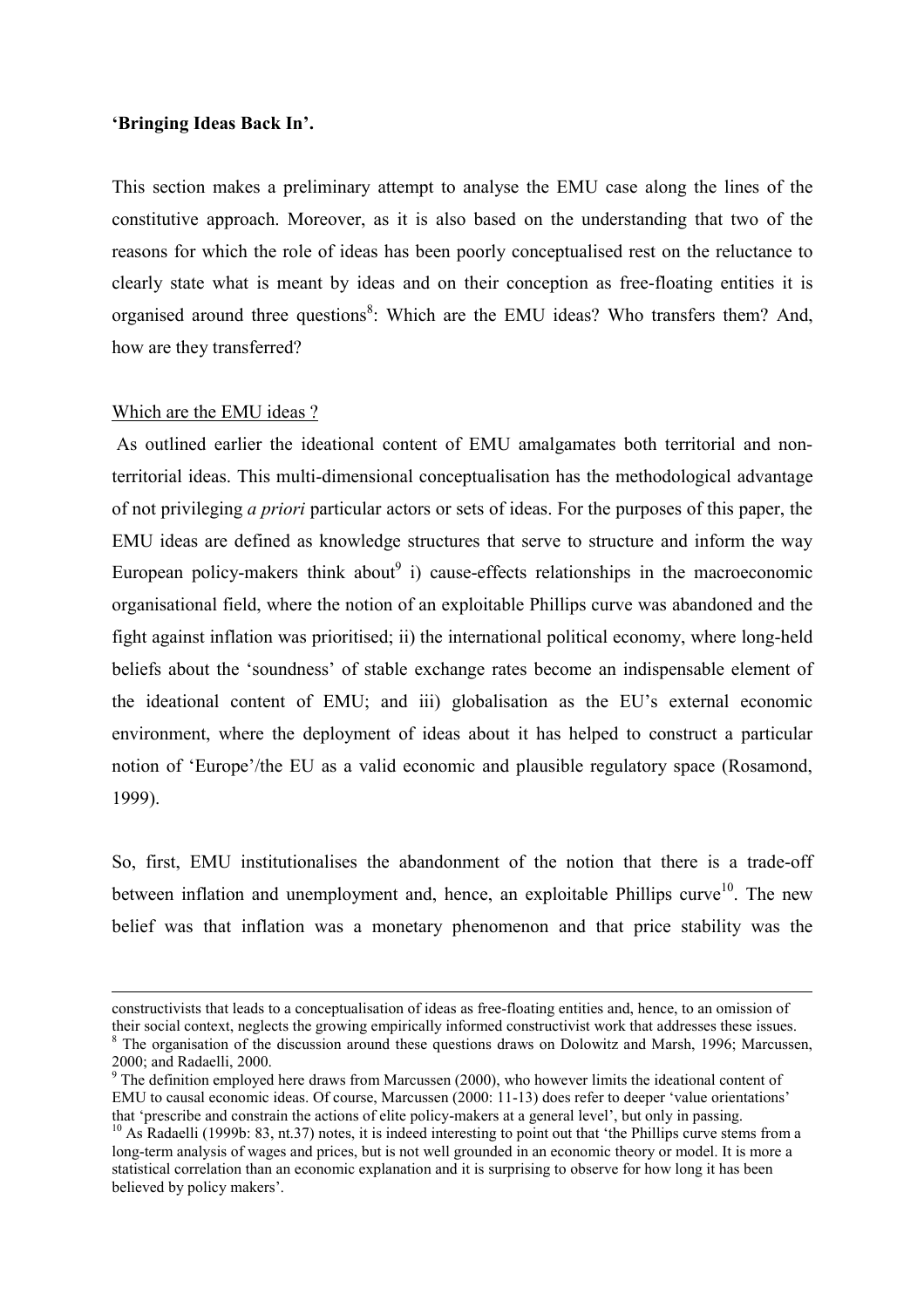foundation for growth. In other words, 'sound' policy was now understood as rigid budgetary policies and low inflation.

Second, the fact that European governments have always participated to one international currency regime or another, or have hurried to invent new ones when exposed to the risk of unconstrained floating indicates that they have historically placed a great value on exchange rate stability (Levitt and Lord, 2000: 35; McNamara, 1998: 98). Besides the structural factors that have contributed to this continuing preference (Levitt and Lord, 2000: 35-37), there is also an ideational factor involved in this gravitational force that exchange rate stability has exercised on government policy. In Ungerer (1997: 11) words:

Such notions [of a self-equilibrating global international economy] were closely related to the long-held beliefs of many academic and practising monetary policy experts that fixed exchange rates were a quasi-natural and highly desirable, even indispensable, element of any well-functioning international monetary system…

Third, as Rosamond (1999) argues, although 'globalisation' is not uncontested within European policy circles, and despite the fact that its usage as a signifier of the changing economic environment entered rather recently the European discourse, nevertheless 'much Commission discourse from the late 1980s was heavily concerned with making a linkage between external economic conditions and the need to give meaning to the European level of action' (Ibid.: 661). Indeed, as will be argued later, Delors was able to build up support for EMU by using 'Europe' as a cognitive region and the EC as the appropriate arena for the management of the region's political economy.

But there is more in the ideational dimension of EMU than a mere amalgamation of different sets of ideas. For the purposes of the argument, I will consider the first two as forming the non-territorial ideas, while the third set as forming the territorial. These two different sets function at different levels, create structural properties of different qualities and develop at different historical settings. The territorial ideas about 'Europe' as the appropriate arena for the management of the region's political economy and for the construction of a public sphere create a first web of intersubjective meanings that defines the boundaries of the *politically acceptable*, while the non-territorial ideas about cause-effect relationships in the macroeconomy create a second web of intersubjective meanings that defines the *technically*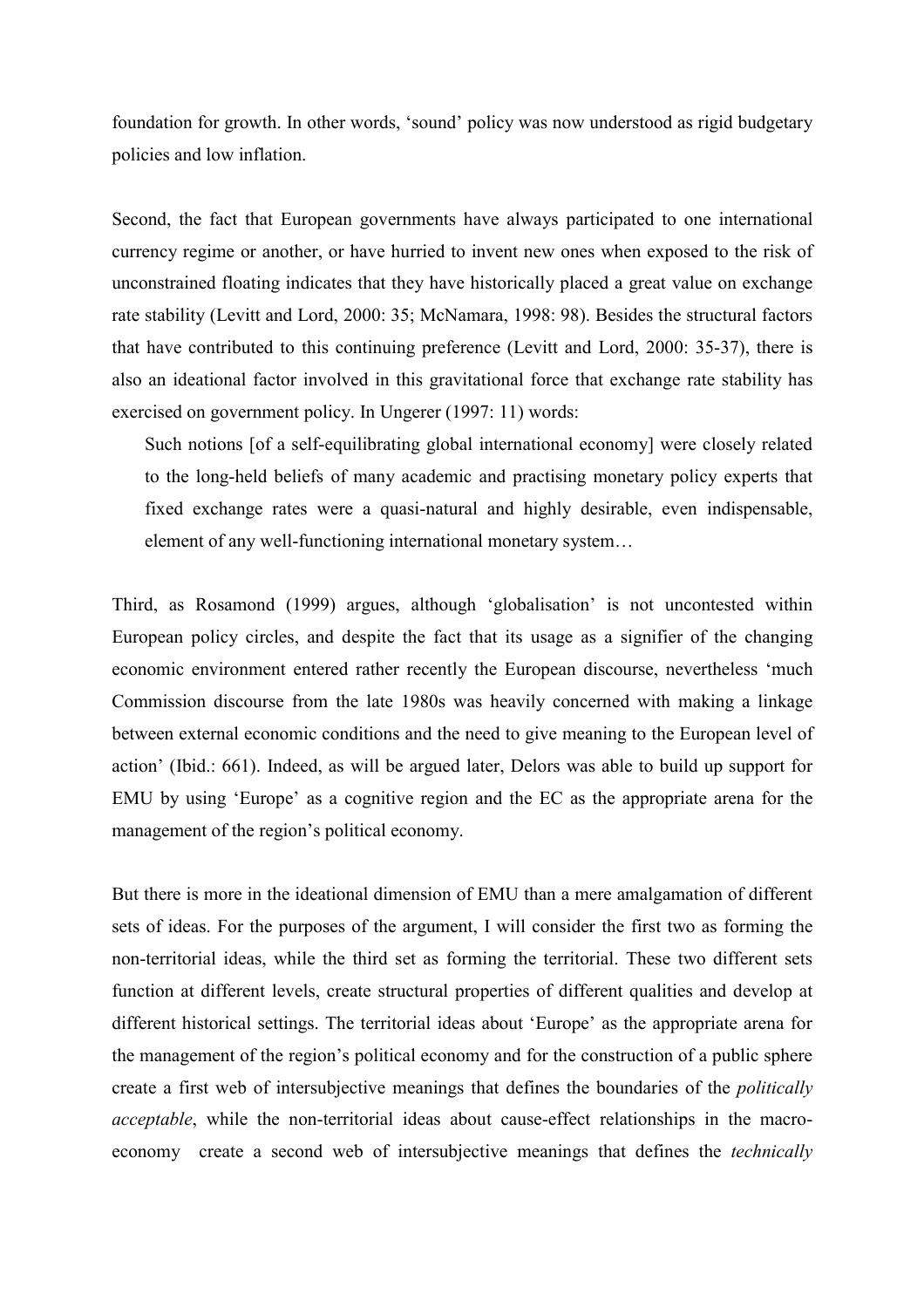*feasible*<sup>11</sup>. The point that I am trying to make is not just that the ideational dimension of EMU is the outcome of the interaction, a mere amalgamation, between these two webs of intersubjective meanings. By creating the realm of the politically acceptable, the first web of intersubjective meanings limits the possibilities of action in Europe and, in effect, 'selects' the non-territorial ideas that will find their way to policy-making. So, the intellectual ascendancy of German ideas about EMU is not just a product of Germany's material capabilities, neither just a product of social learning between the actors involved (for which see the following sub-sections). German ideas became dominant because they were 'fitting' discursively with an underlying ideational structure that defined the politically acceptable.

#### Who transfers the EMU ideas?

l

Of course, as outlined earlier, ideas do not find their way from the blackboard to the policy arena just because they are 'good' ideas and they are certainly not free-floating. Rather, they gain their prevalence because they are advocated by particular actors who have a favourable position in the policy-making setting and diffused by specific mechanisms. This inevitably leads us to the question of who are the ideational entrepreneurs involved. There can be little doubt that the ideational set-up of EMU was the product of at least three categories of actors or ideational entrepreneurs: first, supra-national institutions, with the Commission as pivot; second, national policy-makers, with the Franco-German axis in a prominent position; and third, monetary policy experts, with the Delors Committee playing the role of a *sui generis* epistemic community.

However, contrary to approaches that tend to analyse the role of these actors in isolation, I will argue that they are mutually constituted (but see Marcussen, 2000). The reason is fourfold. First, although when it comes to European central bankers and the role of the socalled 'Delors committee', there is evidence of an epistemic community at work (Verdun, 1999), the paper does not subscribe to the unidirectional conceptualisation of the relationship between central bankers and policy-makers, as it evaporates the notion of political and neglects the aforementioned mutually constitutive dynamics of this relationship. Second, although there is evidence of an epistemic community at work, nevertheless the 'Delors committee' cannot be treated entirely as such for two reasons. The first is because by the time

 $11$  I borrow the distinction of the EMU policy process between political acceptability and technical feasibility from Radaelli (1999b: 79-80). Purely schematic though this distinction is, I nevertheless consider it analytically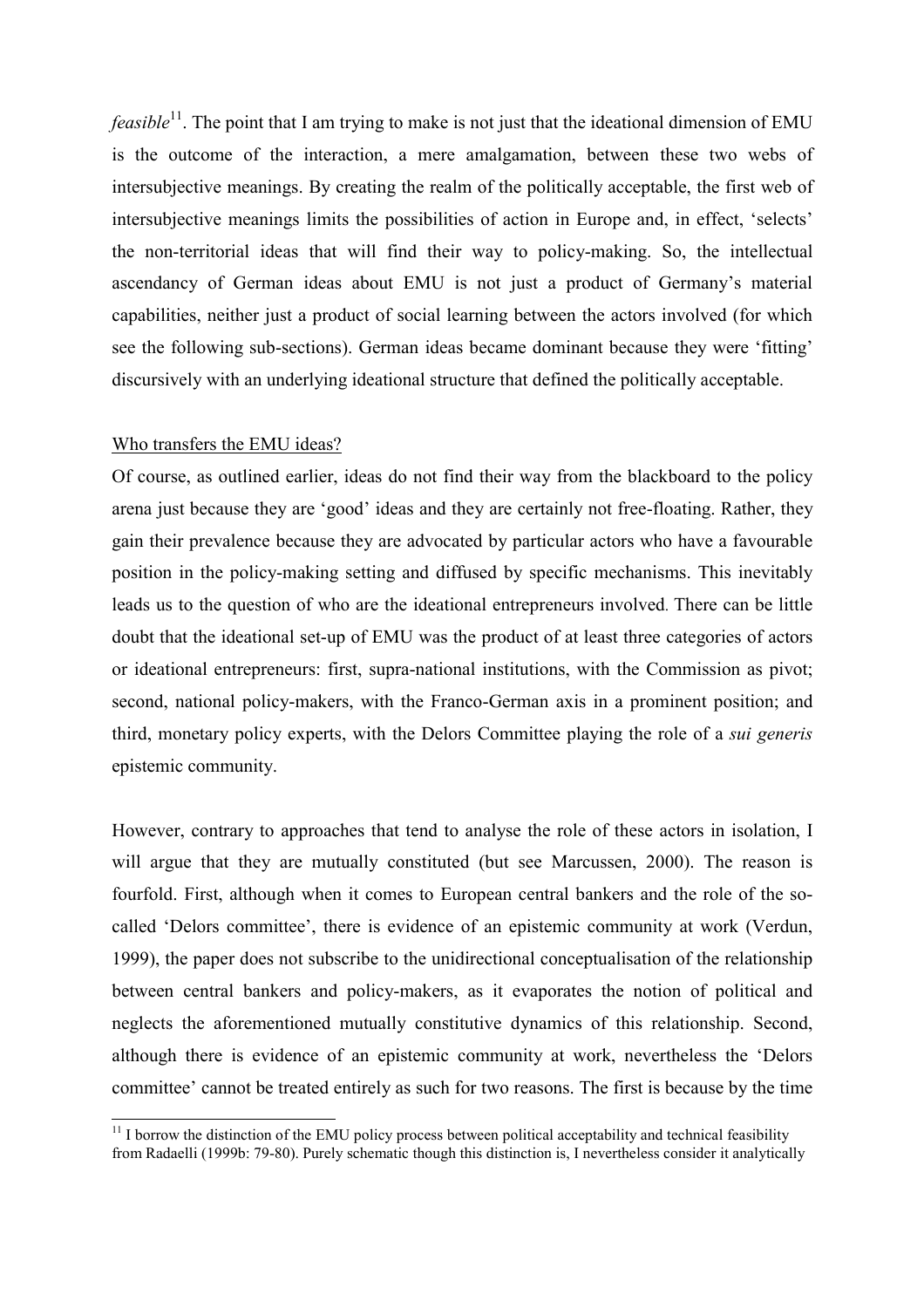it was assigned to draft the EMU blueprint a consensus around monetarist ideas had to a large extent already been formed between policy makers (Marcussen: 2000; Radaelli: 1999b). The second is because 'most of the bankers within the Delors Committee –although formally sitting in the committee in their personal capacity- were not that independent from their government' (Radaelli: 1999b, 76). The second reason for which the three actors involved cannot be studies in isolation is because, as argued before, EMU is the ideational amalgam of three sets of ideas. These ideas were not all advocated by the three main actors involved, or at least at the same degree. And, third, although the key driving force behind EMU came from the heads of states the ideational content of EMU cannot be explained without reference to the role of the two other actors involved (Dyson, 1999: 100-1).

## *The European Commission and Delors*.

 $\overline{a}$ 

As Radaelli (1999a: 768-9, emphasis in original). argues, we have to reject "the 'anthropomorphic' view of knowledge…[as] *knowledge has less to do with specific actors than with the structure in which actors act*." Indeed, as an institutionalist approach would point out the key issue is whether the actors who hold specific ideas are in position to transmit them through institutional channels into influential policy-making arenas. So, an investigation of the role of the Commission should begin with an examination of the structural conditions within which it and, especially its President, found themselves.

Pollack has concluded that one important determinant of supranational autonomy is uncertainty. Hence, 'the influence of a supranational entrepreneur is greatest when member governments have imperfect information and are uncertain of their own policy preferences and when supranational institutions posses more information and clear preferences; in these circumstances, entrepreneurial institutions may provide focal points around which the uncertain preferences of the member governments can converge.' (Pollack, 1997: 130).

In this respect, the EMU case provided a lot of fertile ground for an entrepreneurial role on behalf of the Commission because of the high uncertainty surrounding the project. Indeed, as McNamara notes, 'there is little agreement within the economics profession on a 'benchmark' model for analysing the distributional effects of alternative monetary regimes' (McNamara, 1998: 58, referring to Giovanini).

useful. However, I do not employ it in order to limit the ideational dimension of EMU to the technically feasible, as he does. They are both ideationally informed, albeit from different sets of ideas.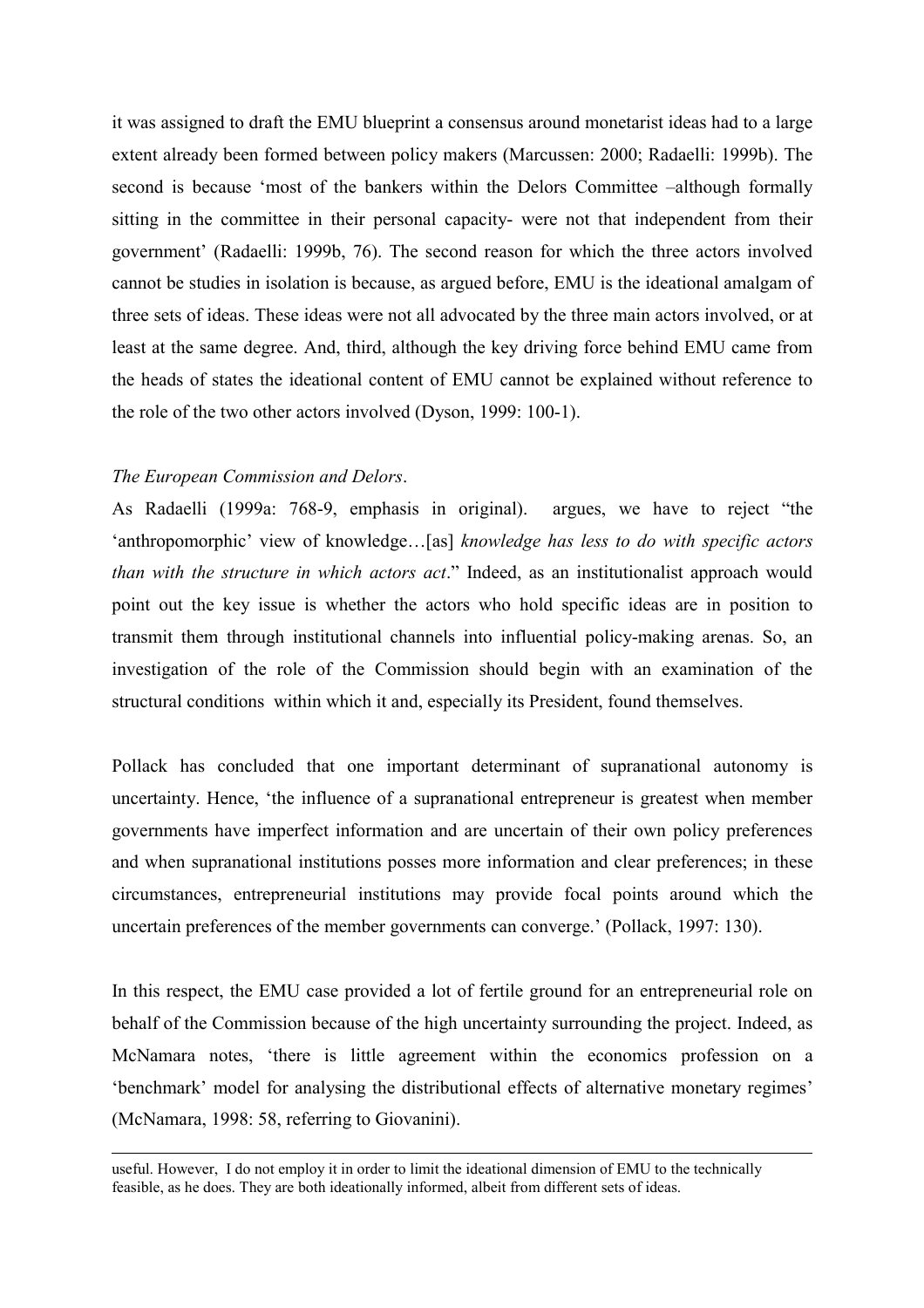Having said that, we have to note that the ability of the Commission and Delors to influence the course of events was crucially circumscribed because of various reasons. First, besides the legal limitations on the EC because it has no competence on monetary issues and despite the fact that Delors tried to establish an informal cross-national network on EMU to provide him with the necessary intellectual support, 'the Commission did not possess the depth of financial and monetary expertise comparable to that to be found in the national central banks and finance ministries' (Dyson and Featherstone, 1999: 692). Hence, although the first part of Pollack's hypothesis seems to be at work the second does not, as one could hardly argue that the Commission possessed more information on the EMU issue than the member states.

Second, although Delors 'had a much wider conception of an EMU based on strong economic-policy co-ordination that incorporated ideas of structural adjustment as well as of fiscal policy' (ibid.: 697), his ability to cognitively influence the project was constrained by the fact that the EMS had been transformed into a *de facto* Deutsche-mark zone and by the intellectual ascendancy of the German ideas (Dyson, 1994).

Third, although Delors transformed the Commission's horizontal organisational architecture into a strictly vertical one, leading to what Dyson and Featherstone (1999: 695-706) call an informal 'presidentialisation' of power in the EC, the multicultural character of the Commission could not but undermine its cohesiveness.

However, having rejected the 'anthropomorphic view of knowledge', we should caution not to descend to the other extreme, that of an institutional/structural fatalism which ignores the fact that 'the ability of elites to transport an idea into influential arenas may turn on their ability to package and frame it successfully in the first place' (Campbell, 1998: 381).

Delors, along with Kohl and Mitterand, was able to build up support for the EMU project by using 'Europe' as a 'cognitive region' (Rosamond, 1999). This is something more than exploiting a non-functional spillover from the 1992 program and the enthusiasm that it generated (Sandholtz, 1993) or employing the strategy of the 'politics of monetary sovereignty' by exhorting European governments to embrace EMU as a compensatory instrument for regaining monetary autonomy (Jabko, 1999). It is the deployment of ideas about 'Europe', globalisation, and the single market program as a 'cultural frame' through which interests are redefined and, hence, actors get convinced about the general contours of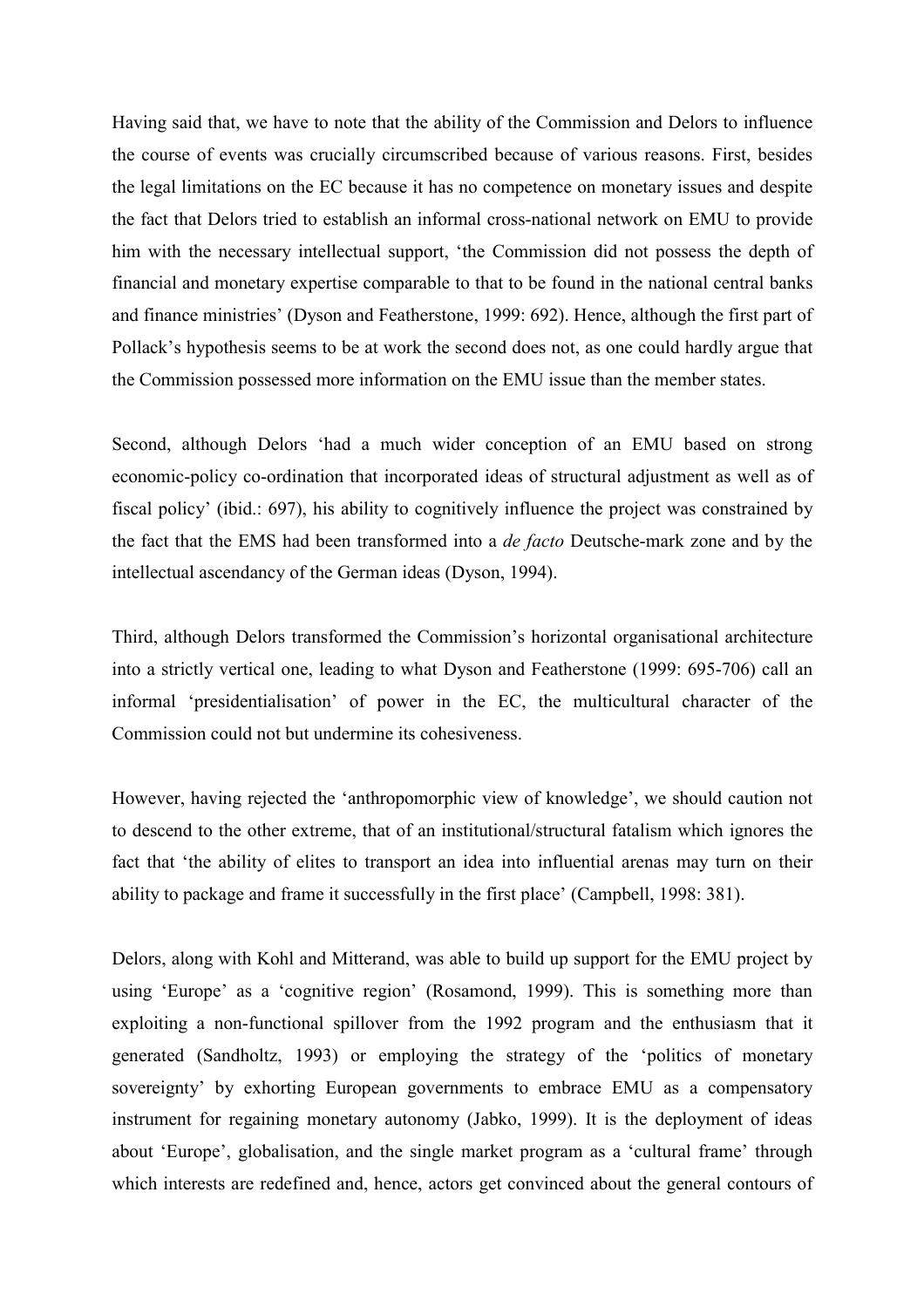new arrangements (Fligstein and Mara-Drita, 1996; Rosamond, 1999). So, by taking both structural conditions and the agential ability for ideational entrepreneurship into account, we can argue that despite the structural limitations that Delors faced, he contributed to the build up of support for EMU by using 'Europe' as the appropriate arena for the management of the region's political economy.

# *The Delors Committee and European Central Bankers*.

The 1988 Hanover European Council entrusted a committee under the chairmanship of Delors and consisted of twelve central bank governors, one additional member of the Commission and three independent experts with the 'task of studying and proposing concrete stages leading towards this [economic and monetary] union' (Delors Report, 1989: 3). There is no doubt that the Delors committee played an important role in the construction of EMU and, especially, in determining its content. Suffice to point out, in this respect, that the Delors Report strongly resembled the eventual EMU articles in the Maastricht Treaty.

However, their role should not be restricted to the drafting of the EMU blueprint; rather their role as ideational entrepreneurs and constructors of economic reality was more important in the aftermath of the economic crises of the late 1970s and early 1980s (Marcussen, 2000). Taking again both structure and agency into account they were able to promote the monetary orthodoxy of a deflationary zeal for the following reasons. As Marcussen (2000: 57-61; see also Dyson et al, 1998) argues, there were three decisive factors that influenced the power of central bankers: *the liberalisation of financial markets*, which although undermined their power in relation to markets it increased it in relation to their governments which were forced to rely increasingly on them; *European monetary integration*, which limited their room for manoeuvre but enmeshed them more closely to the policy-making process; and *the development of a coherent transnational central bank culture*. On the level of their agential ability to act as ideational entrepreneurs, their power lied -to borrow from Haas's (1992) definition of an epistemic community- on their recognised expertise and competence in the macro-economic field and their authoritative claim to policy-relevant knowledge within that field.

So although in this respect somebody could argue that they had actually nominated themselves as members of the Delors Committee, by being the main ideational entrepreneurs involved in the construction of an ideational consensus around the monetary orthodoxy of an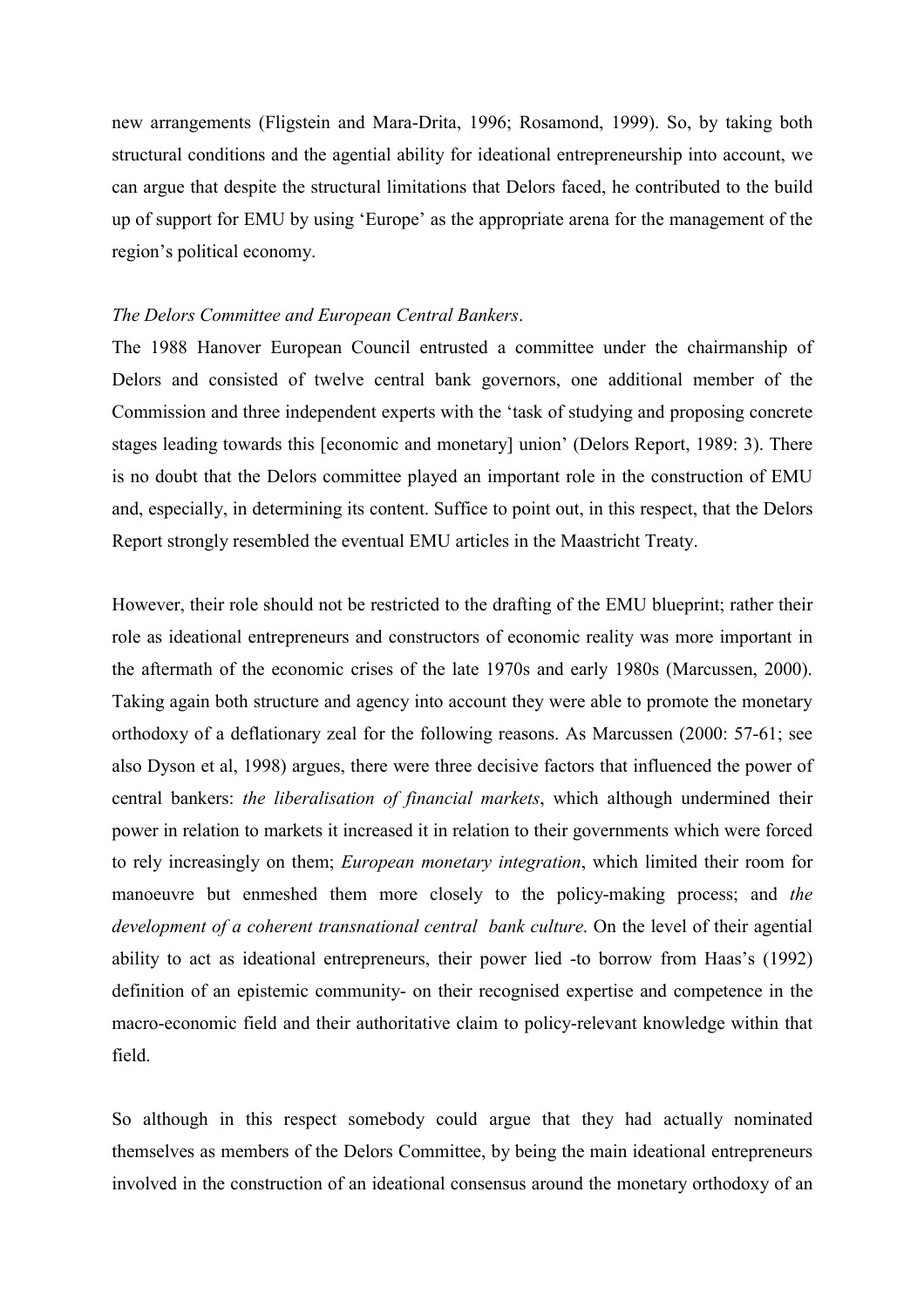anti-inflationary discipline, nevertheless the mandate that they were given from the European Council was to comment on the *operationalisation* and not the *desirability* of EMU. The reason for which the Council's mandate was restricted to the question of *how* EMU could be realised and not *whether* it was desirable is that Kohl and Mitterrand were well aware of the fact that central bankers were not sharing their European vision neither their belief that EMU should be pursued. This in effect brings us to the role of national policy-makers.

# *National Policy-Makers and the Franco-German Axis*.

When examining the role of national policy-makers, and specifically of the Franco-German axis under the commonly accepted assumption that it is the motor of European integration, it would suffice for the purposes of this paper to outline that Mitterrand and Kohl chose central bankers as members of the Delors Committee, not only in an attempt to neutralise potential opposition from them that would jeopardise the whole project, but also 'because they already knew what they would get in turn from such a committee' (Marcussen, 2000: 121). This implies that an ideational consensus around 'sound' money and finances had already been established. It is exactly the purpose of the following section to examine how this consensus was reached.

#### How were the EMU ideas transferred?

l

There were two ideational transfer mechanisms at work (McNamara, 1998; Marcussen, 2000): first, there was a process of emulation or ideational modelling and, second, a process of social learning<sup>12</sup>. Germany's success with a pragmatic version of monetarist policy that emphasised a strong and stable currency and the fact that it was seen as the nation that had adjusted more successfully after the breakdown of the Bretton-Woods system provided policy-makers with a powerful example to emulate. However, this process involves mainly a pragmatic adaptation of policy where there is a change in means and not necessarily ends. In effect, for a change in both means and ends the process of policy emulation needs to be enhanced by a complementary process of policy learning.<sup>13</sup> In this respect, taking into account the increasing importance of institutionalised interactions and the impact on

 $12$  Radaelli (1999b: 43-6), drawing on the literature on institutional isomorphism, refers to three mechanisms of policy diffusion in the EU policy process: coercion, mimetism and normative pressures. This is not the place to review the literature on lesson-drawing and policy diffusion; for an up to date discussion see Stone (2001).

<sup>&</sup>lt;sup>13</sup> For a distinction between adaptation and learning, see Haas (1991). Nye (1987) has also captured the difference by distinguishing between 'simple' and 'complex' learning.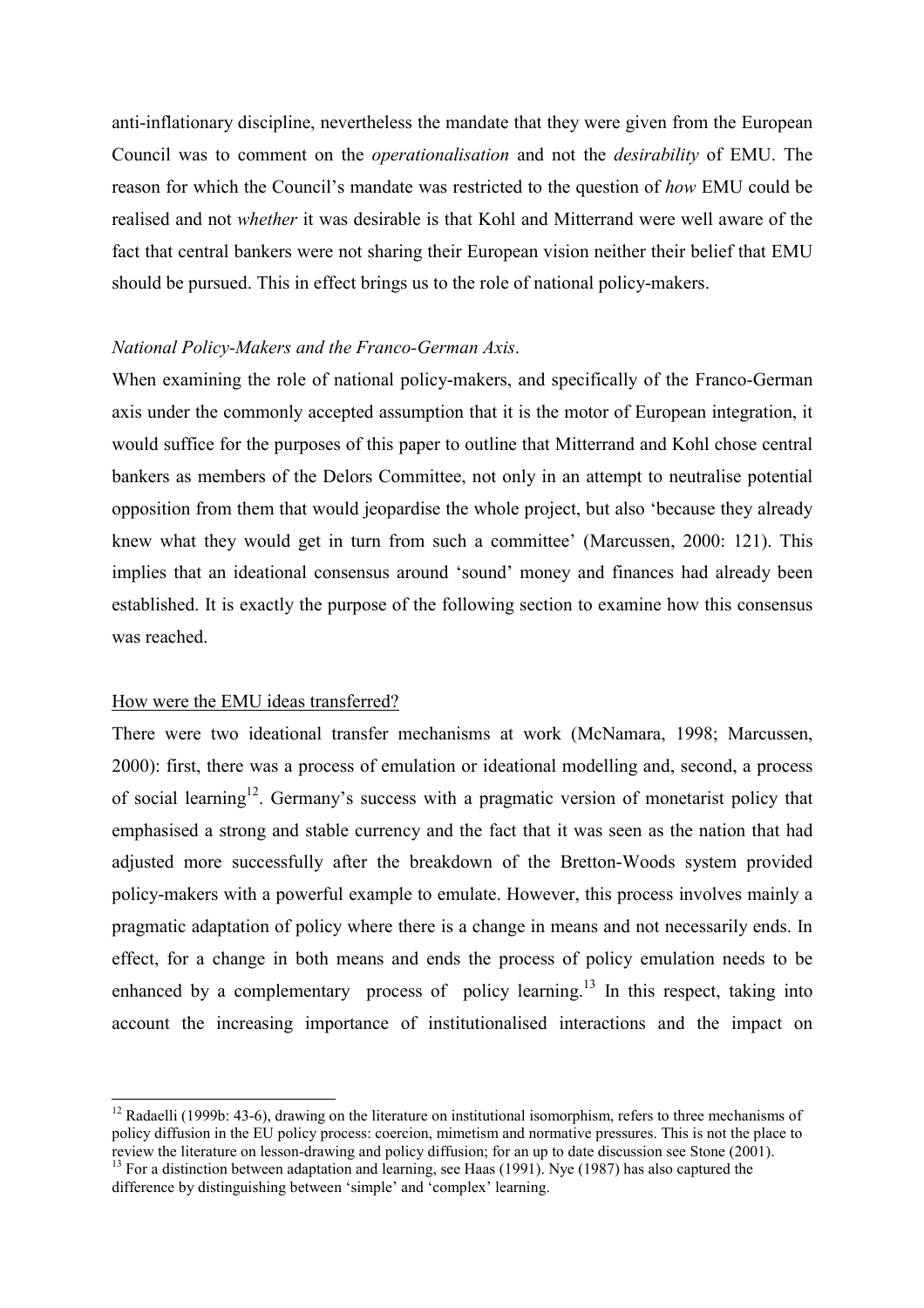preference formation of the EMS regime 'viewed as a polity' is necessary (Cameron, 1993, cited in Caporaso and Keeler, 1995: 45-6).

The commonly cited example is the impact of these institutionalised interactions and shared norms on French policy preferences. Since Mitterrand's decision in 1983 to stay in the EMS by choosing the deflationary path, the German discipline of the EMS became a de facto permanent feature of French economic policy, as 'the French were locked-in by the institutionalised dynamics of the EMS' (Marcussen, 2000: 80).

But, as Checkel (1999: 549) argues, '[i]n an abstract sense, it readily can be appreciated that social learning takes place at certain times, but how can one conceptualise and empirically explore whether and when it occurs?'. He then goes on to identify four hypotheses on when social learning occurs:

- 1. Social learning is more likely in groups where individuals share common professional backgrounds…
- 2. Social learning is more likely where the group feels itself in a crisis or is faced with clear and incontrovertible evidence of policy failure
- 3. Social learning is more likely where a group meets repeatedly and there is high density of interaction among participants.
- 4. Social learning is more likely when a group is insulated from direct political pressure and exposure (Checkel, 1999: 549).

European national policy-makers seem to satisfy the second and third hypotheses. Regarding the third hypothesis, we already outlined the increasing importance of institutionalised interactions in the EMS. Regarding the second hypothesis, there is indeed a convergence in the literature that failure is an important spur to ideational and policy innovation. As Checkel (1997, xi) puts it, '[n]early all recent work in the ideas literature argues that uncertainty, failure or crisis –be delegitimising existing policies, organisations and beliefs- creates greater room for determinants of change'. There is little doubt that the economic crises of the late 1970s and early 1980s discredited intellectually the post-war Keynesian consensus, leaving room for the processes of policy emulation and policy learning to take place.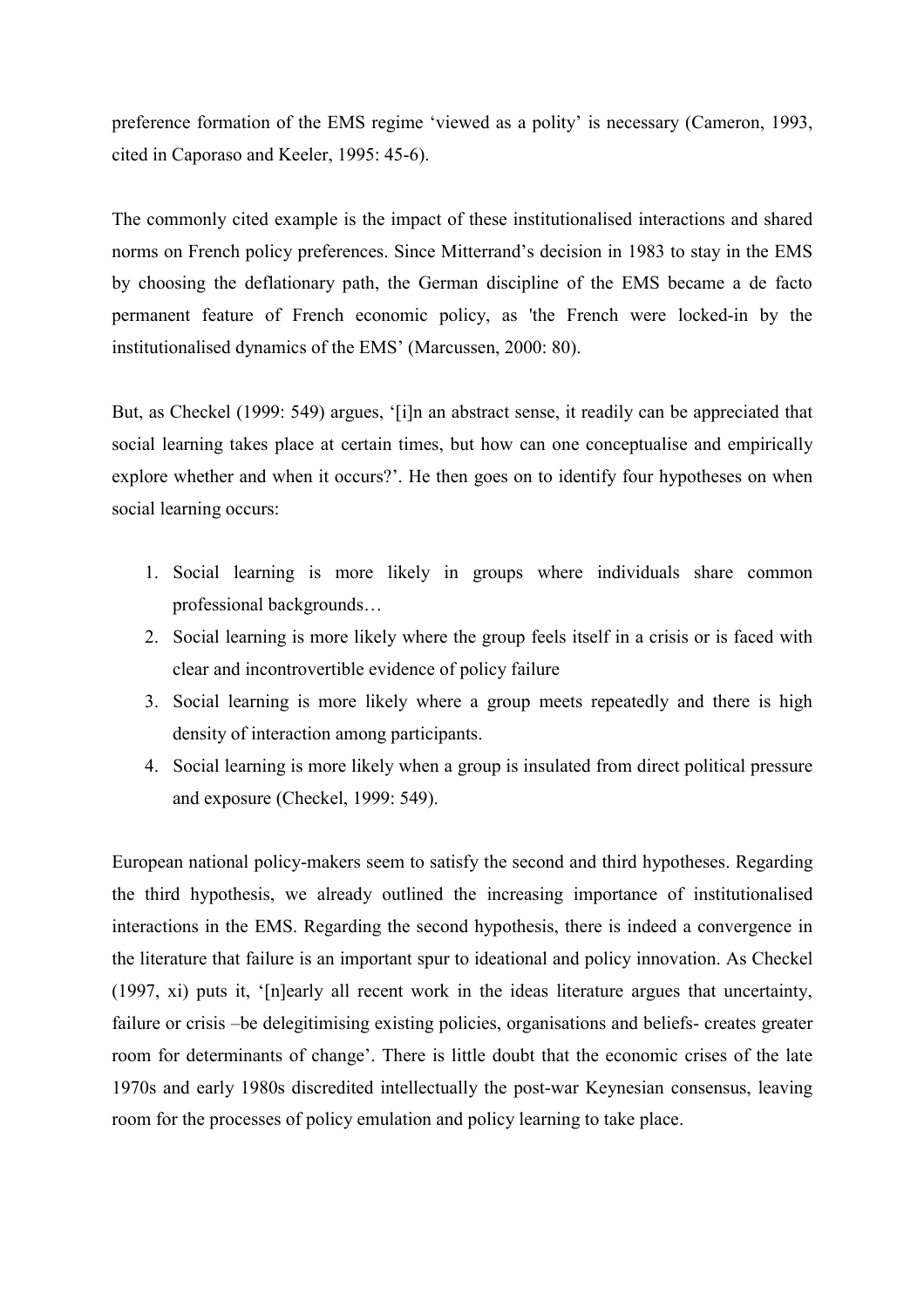The European central bankers are a case in each point. First, they are not just a random group of monetary experts that share a common professional background; they are much more than that. They also share a set of normative and principled beliefs which rest 'on a professional dedication to the value of price stability, and to the belief that commitment to price stability could only be credible if central banks are independent in their use of monetary policy instruments' (Dyson et al, 1998: 174). In others words, as outlined earlier, there are indeed elements of an epistemic community in evidence.

Second, the group felt to be in a state of crisis not because of perceived policy failure, but because of the dual assaults to their power from global market contingencies and regional political pressures (Dyson et al, 1998). As Dyson et al argue, the internationalisation of financial markets and liberalisation of capital movements, in combination with the exchange rate market turbulence of the 1980s and early 1990s, illustrated an alteration of the systemic relationships that govern monetary policy making and suggested evidence of a crisis of effectiveness of traditional monetary and exchange rate policy instruments (Ibid.: 174).

Third, there is no doubt that European central bankers meet repeatedly in fora such as the Monetary Committee, the Committee of Central Bank governors, the Bank of International Settlements (BIS), etc. Regarding the level of the density of interactions a quote from the general BIS manager, Alexander Lamfalussy, that Solomon cites is revealing:

The greatest part of our work is the exchange of information of one [central banker] to the other… two full days each month, twenty working days a year, with four full meals permits an exchange of an enormous amount of knowledge…[it is] *monetary cooperation by intellectual osmosis*… (Solomon, 1995 cited in Marcussen, 2000: 102, emphasis added).

Fourth, central bankers is certainly a group that enjoys insulation from direct political pressure and exposure.

Finally, regarding the European Commission and Delors, it would suffice to point out the fact that his decision to hold personally the monetary portfolio of the Commission gave him an ideal venue for policy learning by attending the Basle meetings and, crucially dinners of the Committee of EC Central Bank Governors (Dyson and Featherstone, 1999: 708). Although he was never accepted as a full member of the central bankers club, '[t]hese meetings and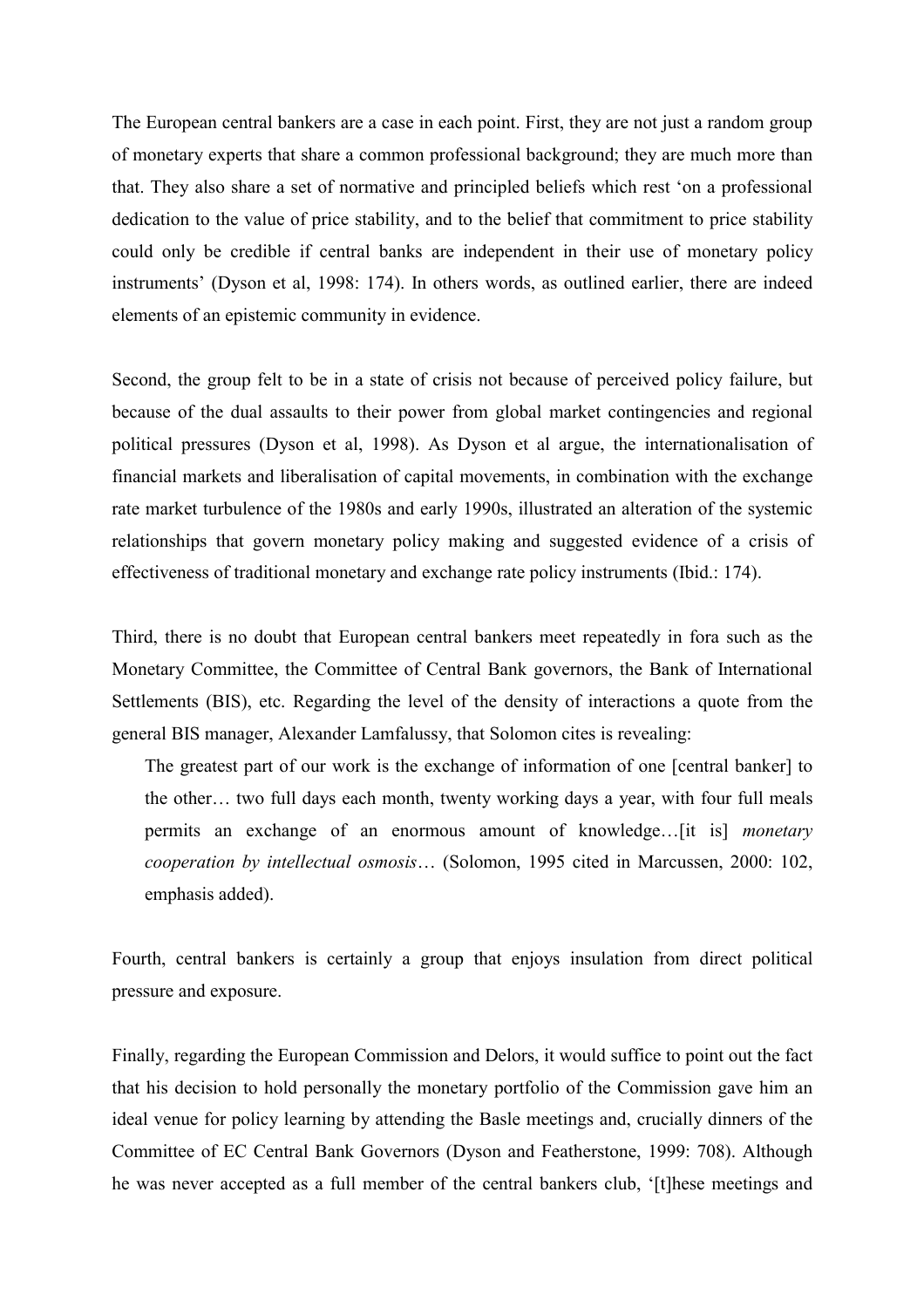dinners provided him with an important source of intelligence and policy-learning that were to prove indispensable in helping him later to master the task of chairing the Delors Committee' (Ibid.: 708).

# **Conclusions**

Instead of the conventional summing up of the main arguments developed, the purpose in this concluding section is to briefly sketch out three lines for further research that grow out of the analysis.

'Ideational approaches' is a term that appears with such a growing frequency in and international and European political economy accounts that now seems obligatory for every work in political economy to consider the 'power of ideas' hypothesis –even if only then to dismiss it (Jacobsen: 1995, 283). However, so far proposed agendas for the development of a fully-fledged ideational research program address and deal with issues like how to clearly define ideational variables, the need to examine the socio-political and economic context that lends power to a specific set of ideas instead of another during particular historical settings, and how to analyse the role of ideational entrepreneurs and transfer mechanisms at work (see for example, Berman: 2001 and Campbell: 2000). Although these issues are important and their systematic examination critical if the promise of an ideational approach is to be fulfilled, yet the ideational turn in EU studies cannot afford to neglect traditional questions of integration theory, like the so-called n=1 problem, the debate about the appropriate disciplinary homeland for EU studies, the issue of internal versus external influences of European integration and the question of supranational autonomy and entrepreneurship. It is my contention that the examination of the potential contribution of the ideational turn to these issues offers a chance to refine our theoretical knowledge in several broad areas of European integration scholarship.

Finally, further research is needed along the above proposed lines, so that first, the interaction of the different levels of ideas identified in this paper is more forcefully explored and empirically demonstrated and, second, the conditions under which policy/social learning is taking place further elaborated.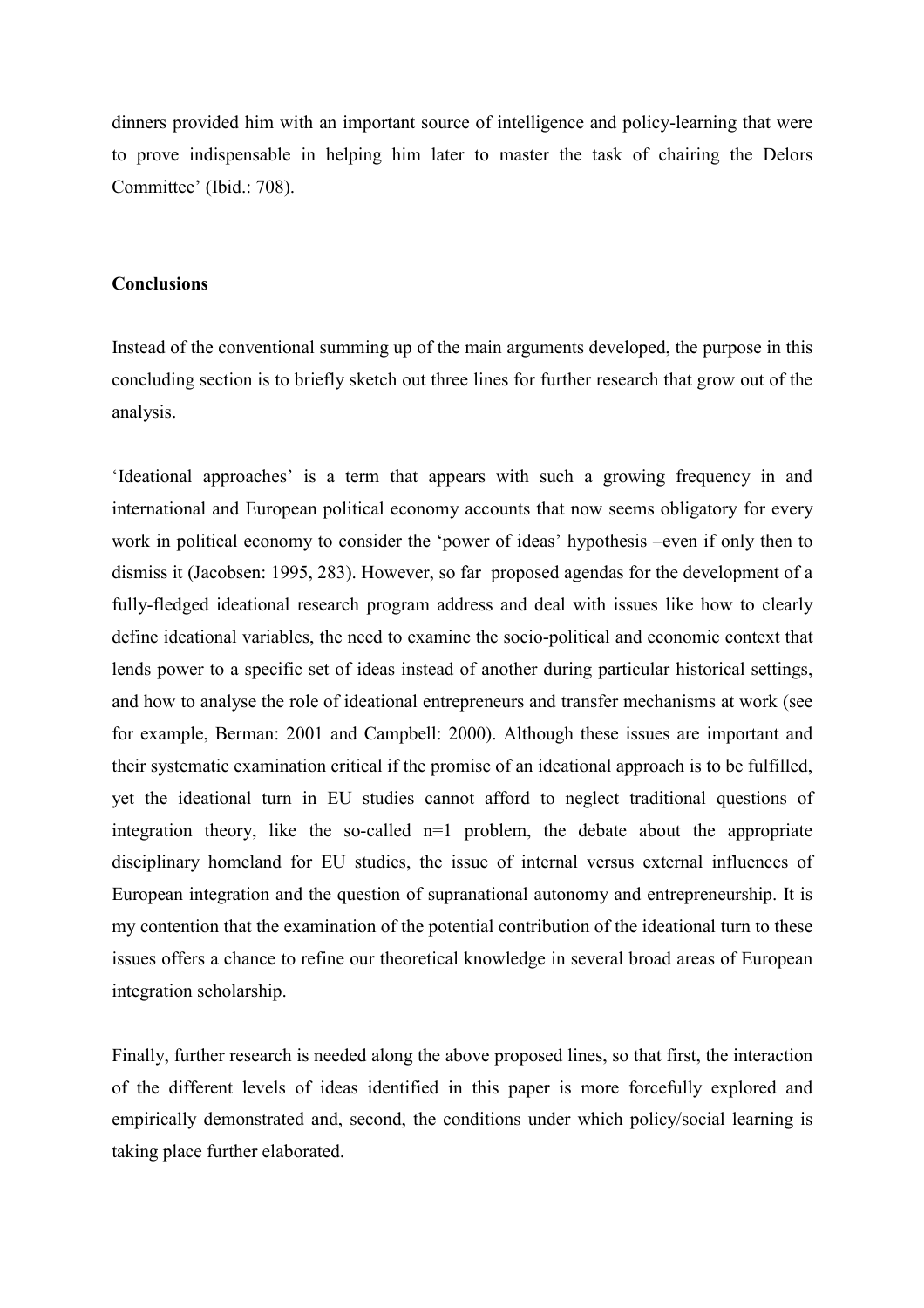# **References.**

- Adler, E. and Haas, P. M. (1992)'Conclusion: epistemic communities, world order, and the creation of a reflective research program,' International Organisation, 46:1, Special Issue, pp.367-90.
- Berman, S. (2001) 'Review Article: Ideas, Norms, and Culture in Political Analysis,' Comparative Politics, 231-50.
- Bernstein, S. (2000) 'Ideas, Social Structure and the Compromise of Liberal Environmentalism,' European Journal of International Relations, 6:4, 464-512.
- Blyth, M. W. (1997) 'Any More Bright Ideas? The Ideational Turn of Comparative Political Economy,' Comparative Politics 29:2, pp.229-50.
- Blyth, M. W. (1998) 'From Ideas and Institutions to Ideas and Interests: Beyond the 'Usual Suspects'?' Paper presented at the  $11<sup>th</sup>$  Conference of Europeanists, Baltimore.
- Blyth, M. W. (forthcoming) Great Transformations: the Rise and Decline of Embedded Liberalism.
- Braun, D. and A. Busch (1999) 'A Reassessment of Public Policy and Political Ideas,' in D. Braun and A. Busch, eds. Public Policy and Political Ideas (Cheltenham: Edward Elgar).
- Campbell, J. L. (1998) 'Institutional Analysis and the Role of Ideas in Political Economy,' Theory and Society, 27, pp.377-409.
- Campbell, J. L. (2000) 'Convincing the Sceptics: Six Questions for Ideational Analysis,' Paper presented at the conference on 'Ideational Institutionalism: Perspectives on European Politics,' University of Birmingham.
- Caporaso, J. A. and J. T. S. Keeler (1995). 'The European Union and Regional Integration Theory,' in Carolyn Rhodes and Sonia Mazey, eds. The State of the European Union, vol.3. (Colorado: Lynne Rienner Publishers).
- Checkel, J. T. (1997) Ideas and international political change: Soviet/Russian behaviour and the end of the Cold War (New Haven, CT: Yale University Press).
- Checkel, J. T. (1999) 'Social construction and integration,' Journal of European Public Policy, 6:4 (special issue), pp545-60.
- Cox, R. W. (1981) 'Social Forces, States and World Orders: Beyond International Relations Theory,' Millennium: Journal of International Studies, 10:2, pp.126-155.
- Delors Report (1989) Report on Economic and Monetary Union in the European Community, Committee for the Study of Economic and Monetary Union (Luxembourg: Office for Official Publications of the EC.
- Dolowitz, D. and D. Marsh (1996) 'Who Learns What from Whom: a Review of the Policy Transfer Literature,' Political Studies, XLIV, pp.343-357.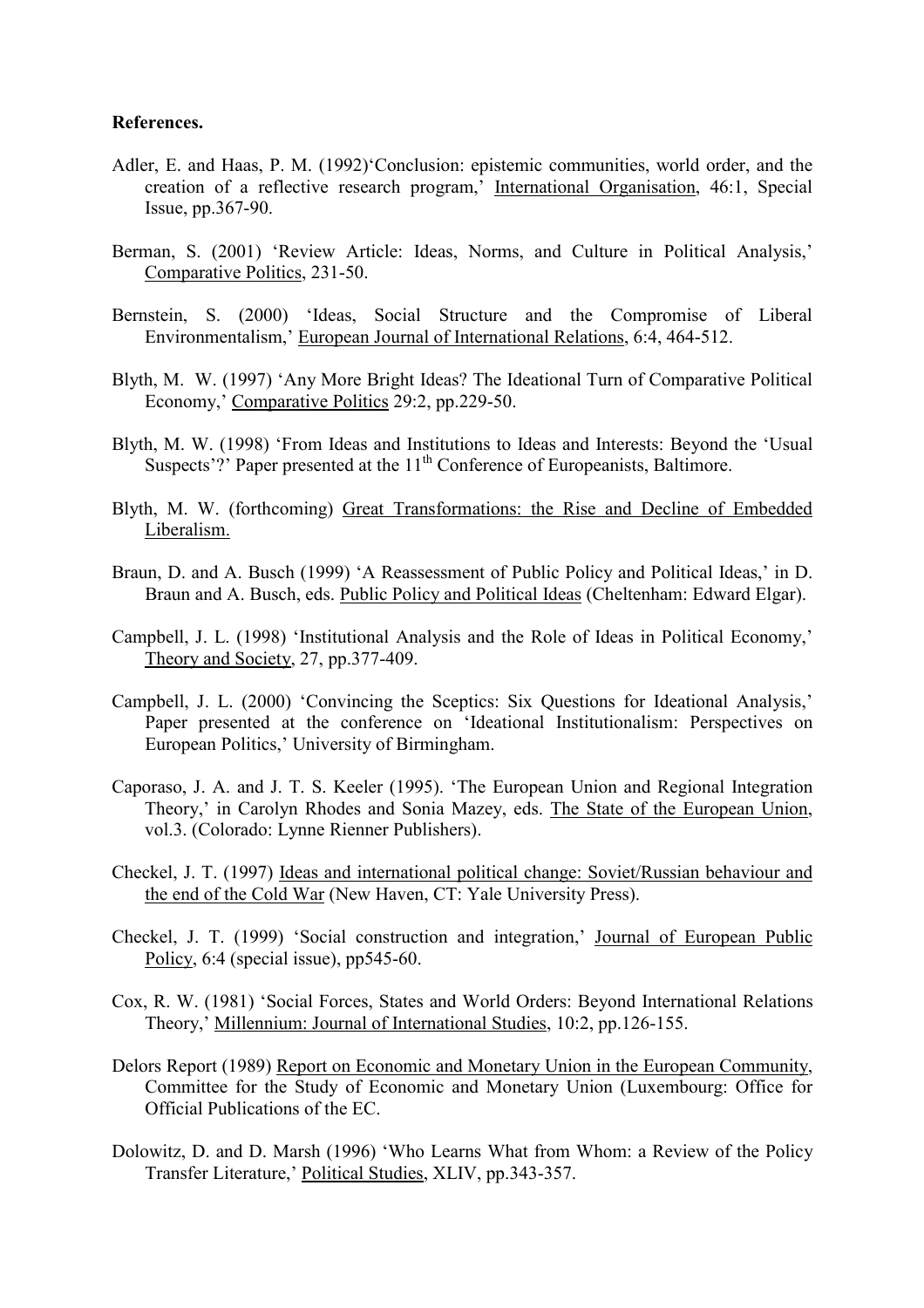- Dyson, K. (1994) Elusive Union: The Process of Economic and Monetary Union in Europe (London: Routledge).
- Dyson, K. (1999) 'Economic and Monetary Union in Europe: A transformation of governance,' in Beate Kohler-Koch and Rainer Eising, eds. The Transformation of Governance in the European Union (London: Routledge), pp98-118.
- Dyson, K. and K. Featherstone (1999) The Road to Maastricht: Negotiating Economic and Monetary Union (Oxford: Oxford University Press).
- Dyson, K.; K. Featherstone and G. Michalopoulos (1998) 'Strapped to the Mast: EU central bankers between global financial markets and regional integration,' in William D. Coleman and Geoffrey R. D. Underhill, eds. Regionalism and Global Economic Integration (London: Routledge).
- Finnemore, M. (1996). National Interests in International Society. (Ithaca: Cornell University Press).
- Fligstein, N. and Mara-Drita, I. (1996). 'How to Make a Market: Reflections on the Attempt to Create a Single Market in the European Union,' American Journal of Sociolog*y*, 102:1, 1-33.
- Goldstein, J. and R. O. Keohane (1993) 'Ideas and Foreign Policy: An Analytical Framework,' in J. Goldstein and R. O. Keohane, eds. Ideas and Foreign Policy: Beliefs, Institutions and Political Change (Ithaca: Cornell University Press).
- Haas, P. M. (1991) 'Collective learning: Some theoretical speculations,' in Breslauer, G. W. and Tetlock, P. E., eds. Learning in US and Soviet Foreign Policy (Boulder, Co.: Westview Press).
- Haas, P. M. (1992) 'Introduction: epistemic communities and international policy coordination,' International Organisation, 46:1, Special Issue on epistemic communities, pp.1-35.
- Hall, P. A. (1989). 'Conclusion: The Politics of Keynesian Ideas,' in Peter Hall, ed. The Political Power of Economic Ideas: Keynesianism across Nations (Princeton: Princeton University Press).
- Hall, P. A. and R. C. R. Taylor (1996) 'Political Science and the Three New Institutionalisms,' Political Studies, XLIV, pp.936-967.
- Hay, C. (1999) 'What Place for Ideas in the Structure-Agency Debate? Globalisation as a 'Process Without a Subject',' Paper presented at the annual conference of the British International Studies Association.
- Heisenberg, D. (1999) The Mark of the Bundesbank: Germany's Role in European Monetary Cooperation (London: Lynne Rienner).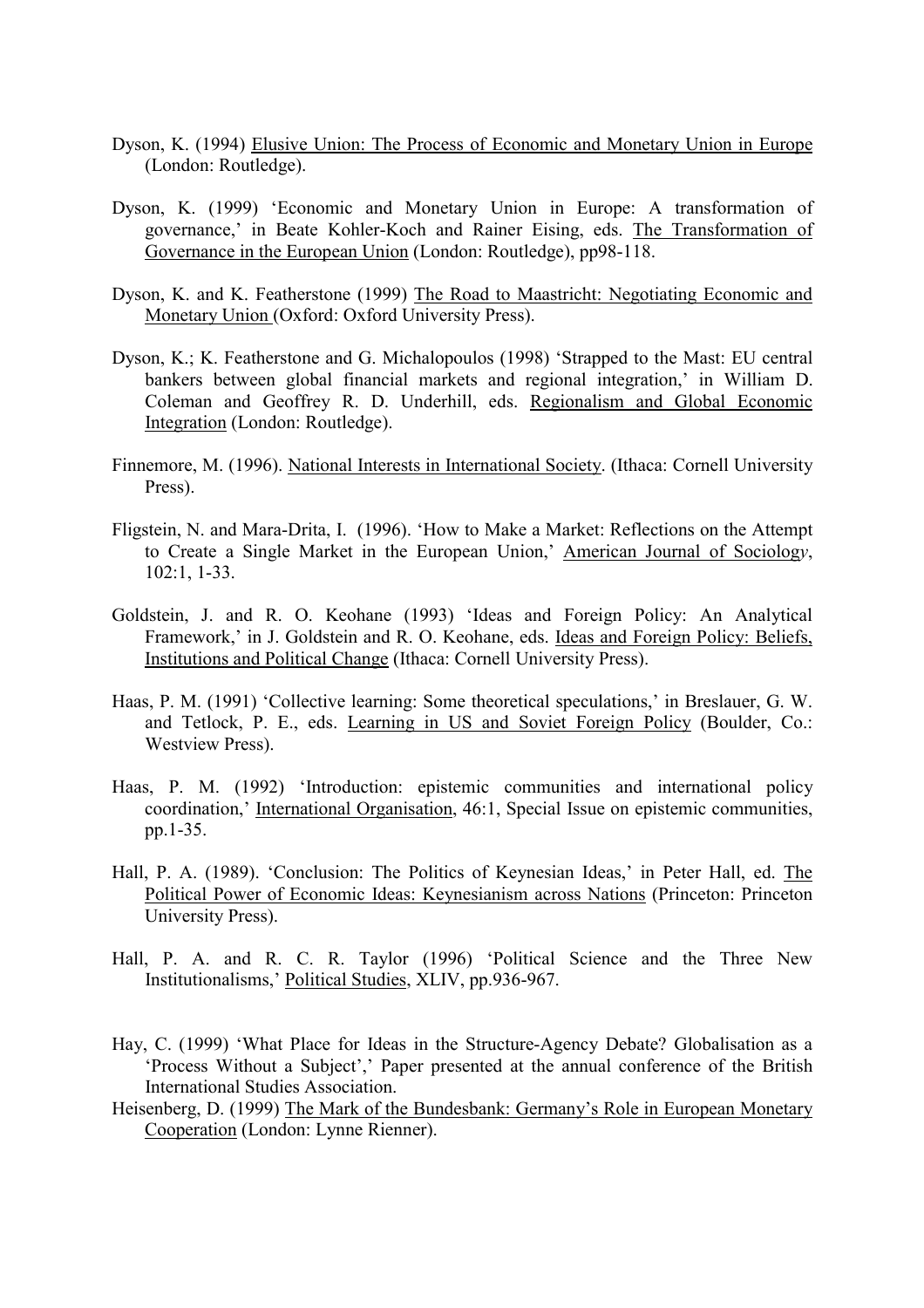- Higgott, R. (1998) 'The international political economy of regionalism,' in W. D. Coleman and G.R.D. Underhill, eds. Regionalism and Global Economic Integration (London: Routledge).
- Hix, S. (1994) 'The study of the European Community: the challenge to comparative politics,' West European Politics, 17:1, pp.1-30.
- Jabko, N. (1999) 'In the name of the Market: how the European Commission paved the way for monetary union,' Journal of European Public Policy, 6:3, pp.475-95.
- Jacobsen, J. K. (1995) 'Much Ado About Ideas: The Cognitive Factor in Economic Policy,' World Politics, 47, pp.283-310.
- Laffey, M and J. Weldes (1997) 'Beyond Belief: Ideas and Symbolic Technologies in the Study of International Relations,' European Journal of International Relations, 3:2, pp.193-237.
- Levitt, M. and C. Lord (2000) The Political Economy of Monetary Union (London: MacMillan).
- Marcussen, M. (2000). Ideas and Elites: The Social Construction of Economic and Monetary Union (Aalborg: Aalborg University Press).
- Marsh, D. and M. Smith (2000) 'Understanding Policy Networks: towards a Dialectical Approach,' Political Studies 48, 4-21.
- McNamara, K. R. (1998) The Currency of Ideas: Monetary Politics in the European Union. (Ithaca: Cornell University Press).
- Moravcsik, A. (1998) The Choice for Europe: Social Purpose and State Power from Messina to Maastricht (Cornell University Press).
- Moravcsik, A. (1999a) '*The Choice for Europe*: Current Commentary and Future Research,' Journal of European Public Policy, 6:1, pp.168-79.
- Moravcsik, A. (1999b) 'The Future of European Integration Studies: Social Science or Social Theory,' Millennium: Journal of International Relations, 28:2, pp.371-91.
- North, D. (1990) Institutions, Institutional Change and Economic Performance (Cambridge: Cambridge University Press).
- Nye, J. S. Jr.(1987) 'Nuclear learning and US-Soviet security regimes,' International Organisation, 41, pp.371-402.
- Parsons, C. (2000) 'Domestic Interests, Ideas and Integration: Lessons from the French Case,' Journal of Common Market Studies, 38:1, pp.45-70.
- Pollack, M.A. (1997) 'Delegation, agency, and agenda setting in the European Community,' International Organisation, 51:1, pp.99-134.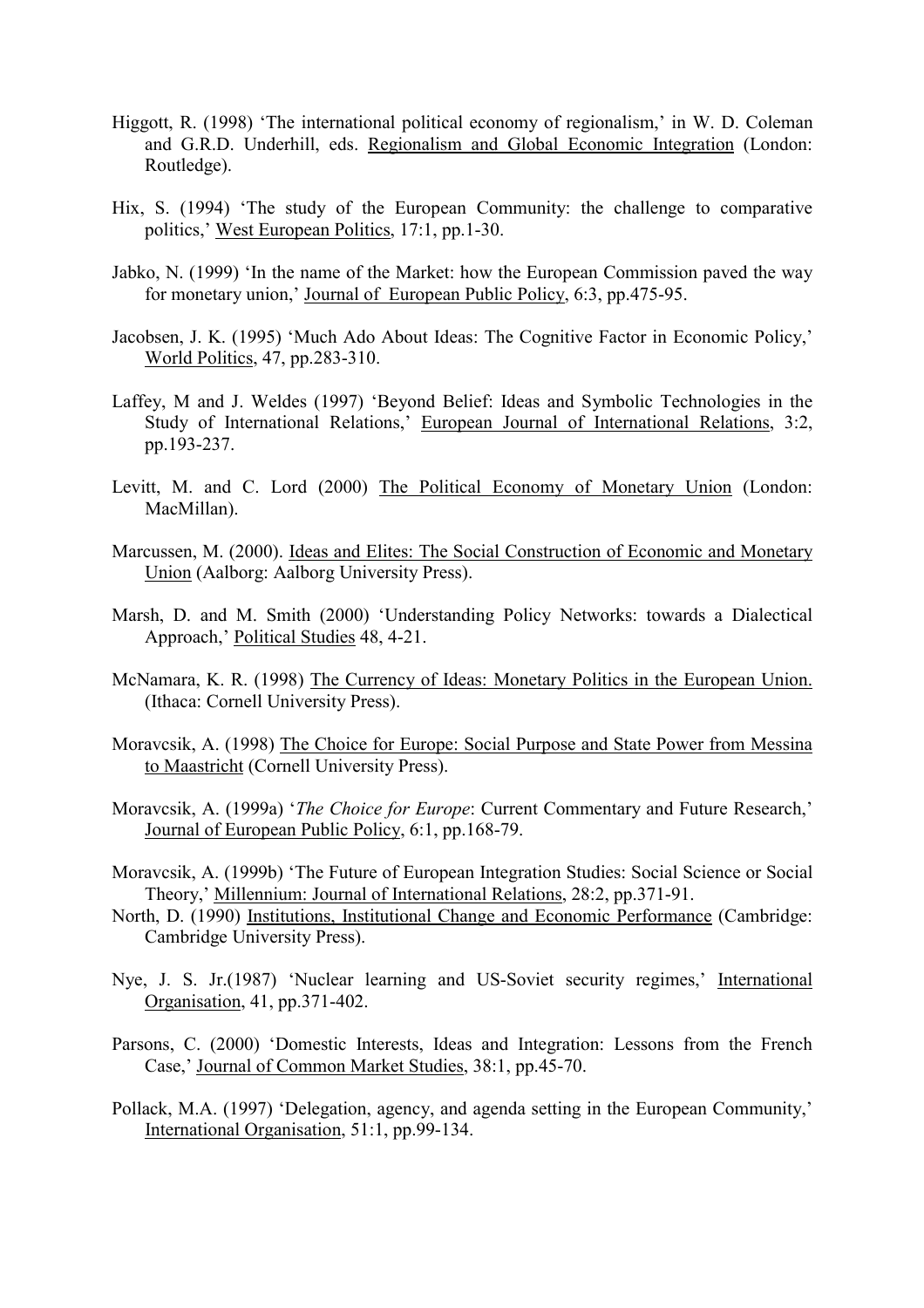- Radaelli, C. M. (1999a) 'The Public Policy of the European Union: whither Politics of Expertise?' Journal of European Public Policy, 6:5, pp. 757-774.
- Radaelli, C. M. (1999b) Technocracy in the European Union (London: Longman).
- Radaelli, C. M. (2000) 'Policy Transfer in the European Union: Institutional Isomorphism as a Source of Legitimacy,' Governance, 13:1.
- Rathbun, B. C. (1999) 'Why the Delors and not the Werner Plan? Parties, Ideology and the Failures and Successes of Economic and Monetary Union in the European Community,' Paper presented to the Annual Meeting of the American Political Science Association, Atlanta, GA.
- Risse, T. (2000) 'Rational Choice, Constructivism, and the Study of International Institutions,' Paper presented at the Annual Meeting of the American Political Science Association, Washington DC; and forthcoming in I. Katznelson and H. Milner, eds., Political Science as a Discipline? Reconsidering Power, Choice, and State at Century's End.
- Risse-Kappen, T. (1994) 'Ideas do not Float Freely: Transnational Coalitions, Domestic Structures, and the End of the Cold War,' International Organisation 48:2 pp.185-214.
- Risse-Kappen, T. (1996) 'Exploring the Nature of the Beast: International Relations Theory and Comparative Policy Analysis Meet the European Union,' Journal of Common Market Studies 34:1, pp.53-80.
- Rosamond, B. (1999) 'Discourses of globalisation and the social construction of European identities,' Journal of European Public Policy, 6:4 (special issue), pp.652-68.

Rosamond, B. (2000). Theories of European Integration (London: MacMillan Press).

- Ruggie, J. G. (1998) Constructing the World Polity: Essays in International Institutionalisation (London: Routledge).
- Sandholtz, W. (1993) 'Choosing union: monetary politics and Maastricht,' International Organisation, 47:1, pp.1-39.
- Schneider, G and M. Aspinwall, eds. (2001) The rules of integration: Institutionalist approaches to the study of Europe (Manchester: Manchester University Press).
- Steinmo, S., K. Thelen and F.Longstreth, eds. (1992) Structuring Politics: Historical Institutionalism in Comparative Analysis (Cambridge: Cambridge University Press).
- Stone, D. (2001) 'Learning Lessons, Policy Transfer and the International Diffusion of Ideas,' CSGR Working Paper No 69/01.
- Tranoy, B. S. (1999). 'Institutionalising a Big Idea: Identities, Interests and Moral Doubt Brought to Bear on the EMU,' Cooperation and Conflict, 34:3, pp.297-310.

Ungerer, H. (1997) A Concise History of European Monetary Integration (London: Quorum).